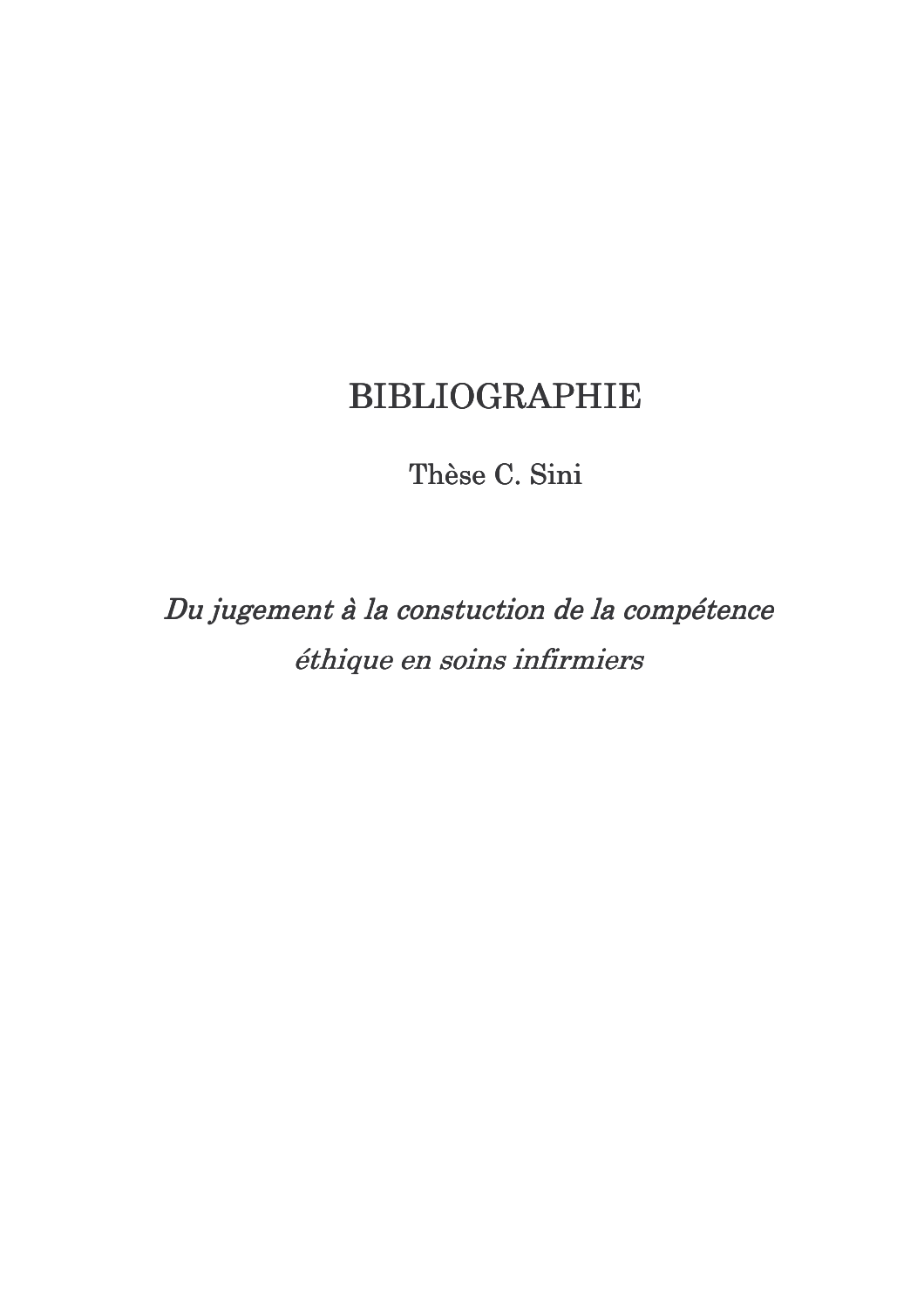## **ETHIQUE et SOINS INFIRMIERS** en langue française

ABDELMALEK, A. GERARD, J.L. Sciences humaines et soins. Paris : InterEditions, 1995.

ABIVEN, M. Pour une mort plus humaine. Paris : InterEditions, 1991.

AFFARA, A., MADDEN STYLES, M. Manuel sur la réglementation des soins Du principe au pouvoir, Genève : Conseil International des *infirmiers.* Infirmières, 1993.

AFFARA, A., MADDEN STYLES, M. Le CII et la réglementation : Vers des modèles pour le 21<sup>ème</sup> siècle. Genève : Conseil International des Infirmières, 1998.

ANKRI, J. Ethique et politique médico-sociale en faveur des personnes âgées. Revue Laennec, Juin 1998.

AMBROSELLI, C. L'éthique médicale. Paris : PUF, Que sais-je ? 1988.

ARNAU-CHAVE F., BOUCHET J., FRECON-VALENTIN E. L'éthique dans les soins infirmiers. Soins Formation: an essential element in the socialization of professional nurses, Family and Community Health. vol. 10, No 1, mai 1987.

A.S.I. Parlons éthique, 13ème journée de recherche de l'A.S.I. Revue Soins infirmiers. décembre1995.

AVELINE, L. Secret. Revue Pédagogie Encadrement. No 22, 1997.

BAKER, D. Moral Competency professionnel et déontologie infirmière. Revue de *l'Infirmière*, No 23-24, février 1997.

BARRIER, J. Apprentissage du raisonnement clinique et de la décision médicale chez les étudiants en médecine en fin de 2ème, analyse de la prise de décision par l'étudiant en situation de résolution de problème. Travail DEA Sciences de l'Education, Nantes 1997.

BAUDRY, A. Expertise et changement. Revue Soins Formation Pédagogie *Encadrement, No 24, 1997.* 

BEIRNAERT, L. Aux frontières de l'art analytique, Qu'est ce que l'acte éthique? Paris : Ed. du Seuil, 1987.

BEDARD, D. Le concept de soi professionnel. The canadian nurse, Juin 1998.

BELFER, R. Face à la violence. L'infirmière magazine, 78, 1993.

BENNER, P. De novice à exper. Paris : Inter Editions, 1995.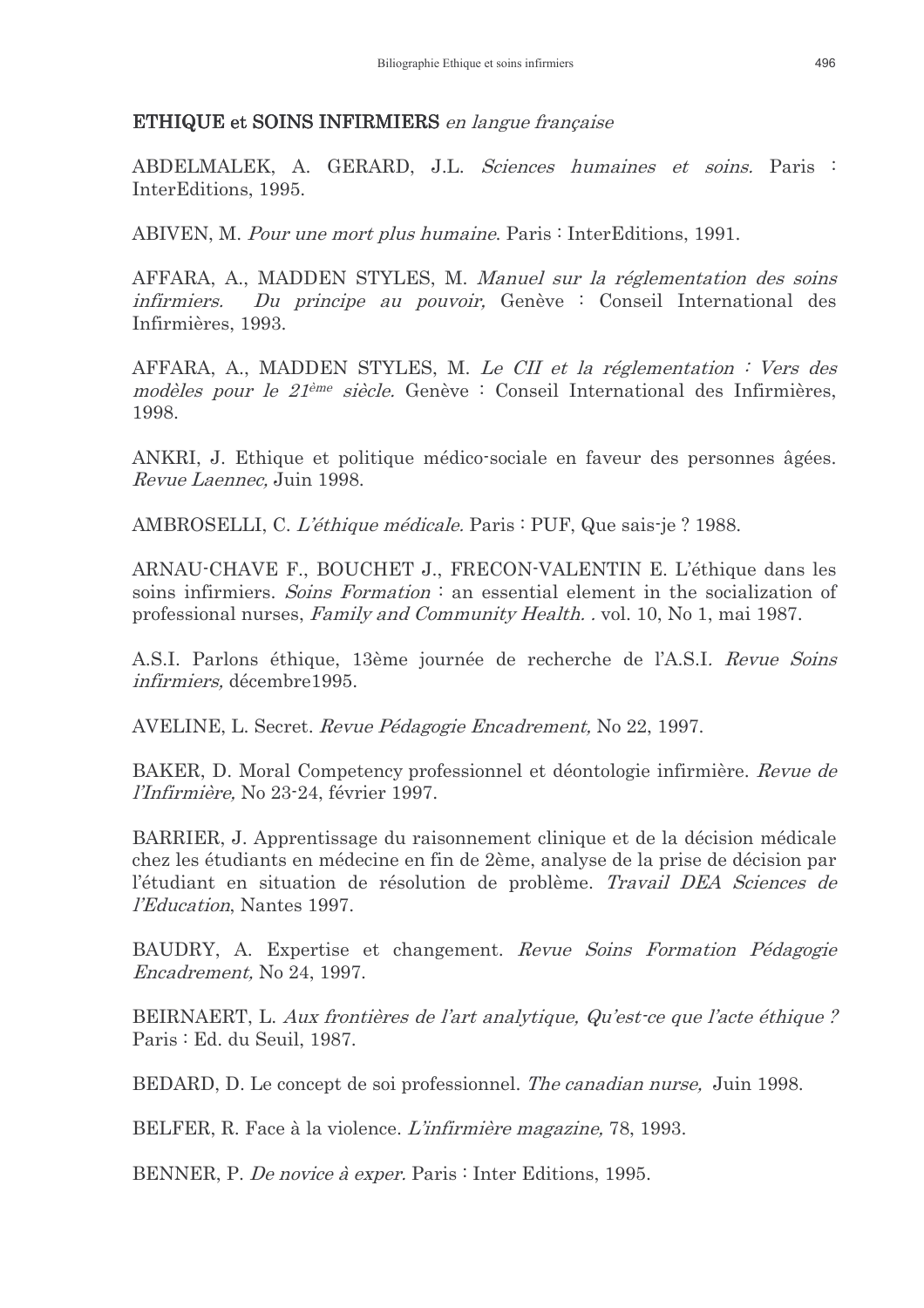BERIOT, D. Vivre l'éthique au quotidien. Revue de l'Infirmière, No 12, 1991

BESANCENEY, J.C. Aux sources de la démarche éthique. Revue soins, No 557, 1992.

BESANCENEY, J.C. Démarche de soins et démarche éthique. Revue Soins, No. 558, 1992.

BESANCENEY, J.C., HONO, R., MICHOT, P., MOREAU, D., QUEST, M. L'éthique et les soignants. Paris : Ed. Lamarre, 1996.

BETTELHEIM, B. Le Cœur conscient. Paris : Ed. Robert Laffont, 1972.

BLANCHARD-LAVILLE,  $C_{\cdot}$ FABLET, D. *L'analyse*  $des$ pratiques professionnelles. Paris : Ed. L'Harmattan, 1996.

BLONDEAU, D. De l'éthique à la bioéthique, repères en soins infirmiers. Chicoutimi: Gaetan Morin, 1986.

BLONDEAU, D. La compétence morale, voie de l'autonomie professionnelle. *Nursing Québec, vol 9, No 3, mai-juin 1989.* 

BLONDEAU, D. L'éthique professionnelle, un univers à explorer. Nursing Québec, vol.12, No 3, mai-juin 1992.

BONJEAN, G. BOUCHARD, J. FORESTIER, P. PERRIN, N. PIOT, G. LERY, N. Le refus du soins, la dimension éthique du problème. Revue Médecine et Hygiène, No 42, 1984.

BONSART, M.T., PAYCHENG, O. Intégration de l'éthique dans le projet pédagogique de l'école. Rencontre du CIPLE, Journée de Dijon, Revue Infirmière *Enseignante*, No 2, 1987.

BOUCHARD, J., ISENMANN P. Ethique et formation en soins infirmiers une expérience une enquête. Revue d'information et de pédagogie, mars 1987.

BOURGEAULT, G. La transformation des pratiques professionnelles : quelques conséquences pour l'éthique. Revue Dialogue, vol 30, 1991.

BOTOL-BAUM, M. L'originalité du débat belge sur l'euthanasie : au-delà du conflit de principe. Revue Jalmaly, No 53, juin 1998.

BRADLEY, K., COLLINGE, J. Le forum sur l'éthique infirmière, une nécessité en soins pédiatriques. Revue l'infirmière du Québec, Novembre-décembre 1997.

BRISSET-VIGNEAU, F. Le défi de la bioéthique ?, La médecine entre l'espoir et *la crainte.* Ed. Autrement, série « mutations », No 120, mars 1991.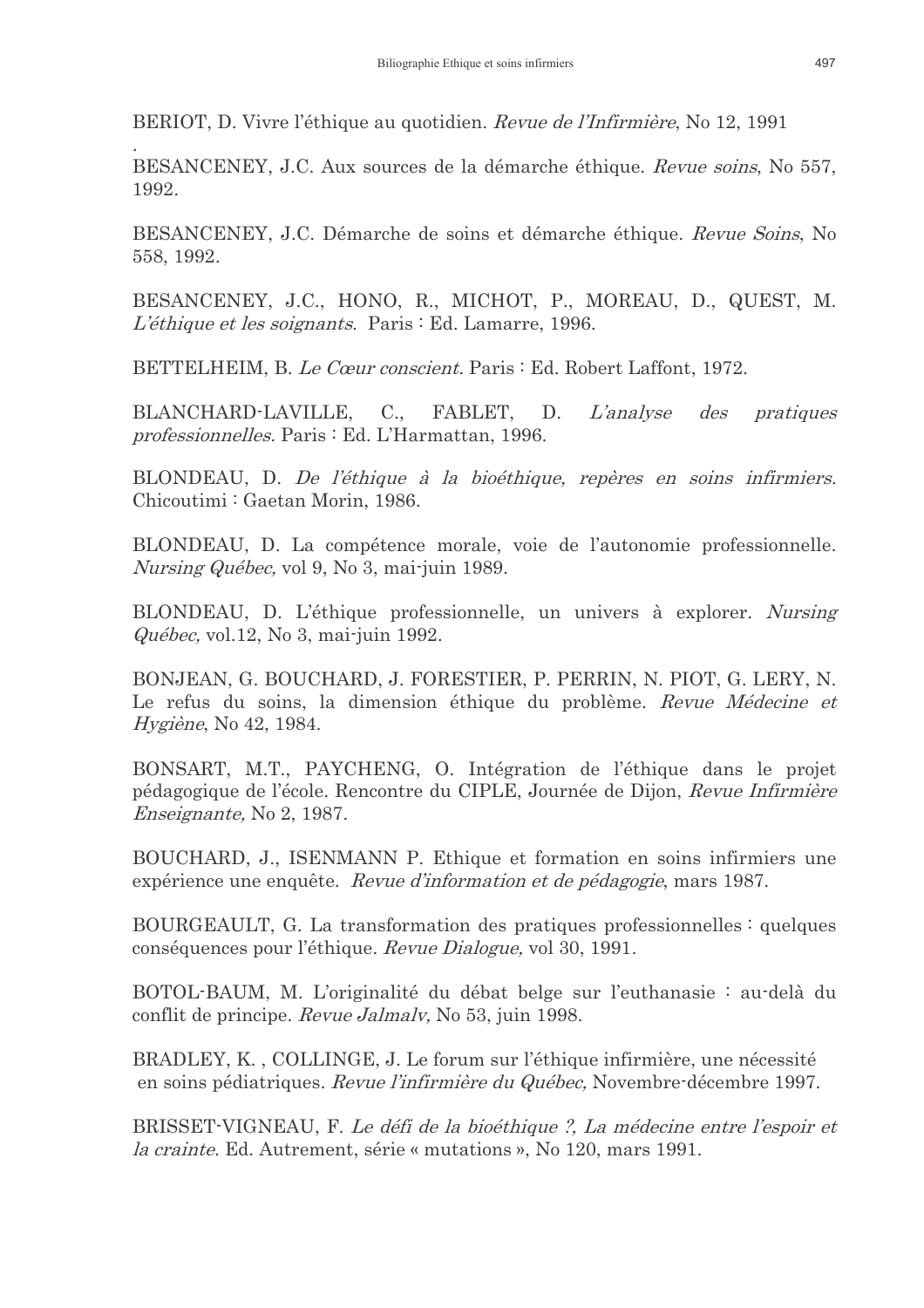BRISETTE, L. ARCAND, M. BONNET, J. Soigner sans s'épuiser. Paris : Ed. Gaetan morin, 1998.

CANOUI, P., MAURANGES, A. Le syndrome d'épuisement professionnel des soignants. Paris : Ed. Masson, 1998.

CARPENTIER, R. Qu'est-ce que l'éthique? Document du Comité d'Ethique du Centre Hospitalier de l'Outaouais, janvier 1996.

CASSOU, B. Ethique et évaluation de la dépendance. Revue Gérontologie, No 107, 1998.

CHALIFOUR, J. La relation d'aide en soins infirmiers. Une perspective *holistique-humaniste.* Paris : Ed. Lamarre, 1989.

COLLIERE, M.F. Promouvoir la vie, de la pratique des femmes soignantes aux soins infirmiers. Paris : InterEditions, 1982.

COLLIERE, M.F. Soigner ... le premier art de la vie. Paris : InterEditions, 1996.

COMITE CONSULTATIF NATIONAL D'ETHIQUE, Ethique et neurosciences. Rapport 1989, Laennec, décembre 1995.

CONSEIL INTERNATIONAL DES INFIRMIERES. Le dilemme de l'infirmière. Genève, CII, Genève 1977.

CONSEIL INTERNATIONAL DES INFIRMIERES. Comment affronter la violence au travail. *Directives, International Council of Nurses*. Genève : 1994.

CONSEIL INTERNATIONAL DES INFIRMIERES. Les agressions ou les violences à l'encontre du personnel infirmier, prise de position. International Council of Nurses. Genève : 1993.

CONSEIL, I. La personnalité de l'infirmière. Paris : Ed. Lamarre, 1990.

COUDRAY, M.A. Qu'ai-je fait de mes valeurs? Revue Soins Formation pédagogie Encadrement, No 17, 1996.

CROZIER, M. "La crise des régulations traditionnelles" in Mendras H, La sagesse et le désordre. Paris : Ed. Gallimard, 1980.

DAVID, A.M. Ethique et enseignement. Revue Objectifs Soins, No 41, mars 1996.

DAVID, A.M. *Ethique et soins infirmiers*. Paris : Ed. Lamarre, 1997.

DAVIS, A. Conflits éthiques. Comment les aborder? Revue Soins Infirmiers, No 9, 1986.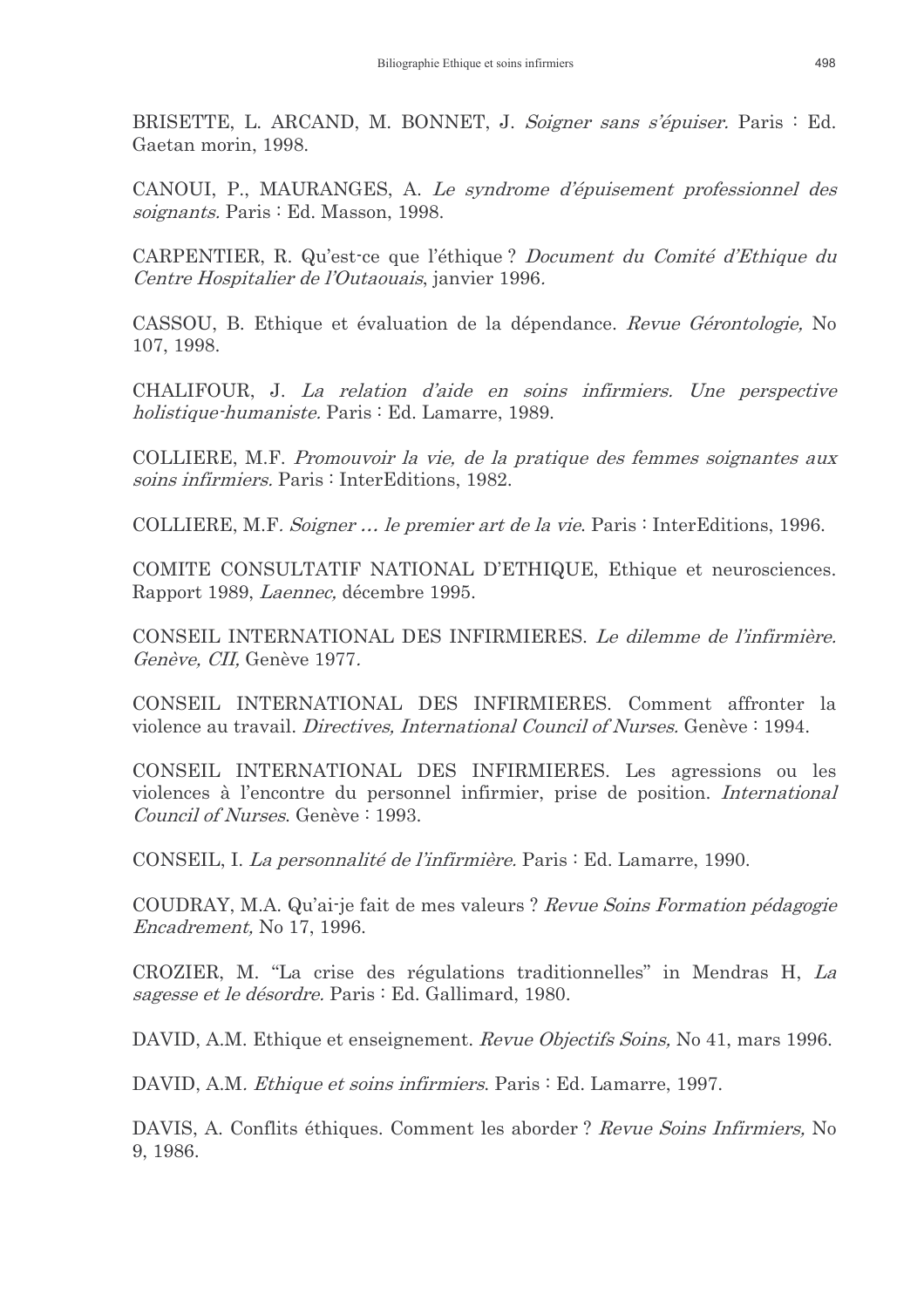DEJOURS, C. Travail, usure mentale, Paris : Ed. Centurion, 1993.

DEJOURS, C. Psychopathologie du travail. EMC, Psychiatrie 37886 A 10,2, 1982.

DELPLANQUE, C. WAUQUIER, G. Intégration de l'éthique dans la formation en soins infirmiers. Journées de Dijon, 1986.

DES MARCHAIS, J.E. DUMAIS, PIGEAON, G. Changement majeur du cursus médical à l'université de Sherbrooke. Revue Education Médical, 1988.

DIERCKX de Casterlé B., Ethique infirmière : le rôle de la formation dans le développement des comportements éthiques. Conférence du GRASI, 1995.

DIRECTION DES HOPITAUX. Réflexion sur les soins relationnels et les soins éducatifs. Ministère des Affaires Sociales de la Santé et de la Ville. Fonction Publique Hospitalière. Bureau infirmier, 1995.

DONNIO, I. Les maltraitances : des impasses relationnelles aux alternatives. La reconquête de liberté ? Revue Gérontologie, No 109,1998.

DOUCET, H. Mourir, Approches bioéthiques, Paris : Desclée/Novalis, 1988.

DUFRESNE, J. Le sommet de la Terre : vivre avec la Terre. Paris : Ed. La Presse, 1992.

DUMAS, L. Le comité d'éthique : utile ou seulement à la mode? Revue The Canadian Nurse, april 1997.

DUROUX, M. L'interdit du toucher. Revue de l'aide soignante, No 3, mars 1998.

DUSEHU, E. Soins, Ethique et Management : antagonisme ou synergie? Revue Soins, No 559, 1992.

EGGERS, J. Les notions de responsabilité et de faute en droit pénal, civil et administratif. Revue Objectif Soins, No 70, décembre 1998.

EGGERS, J. La responsabbilité. Revue Objectif Soins, No. 71, 1999.

ENGEL, L. La culpabilité pour en finir avec la culpabilité et l'autopunition. Montréal : Le jour, 1992.

ERIKSON, E. Ethique et psychanalyse. Paris : Ed. Flammarion, 1971.

ESTRYN-BEHAR, M. *Stress et souffrance des soignants à l'hôpital*. Paris : Ed. Estem, 1996.

ESTRYN-BEHAR, M. Travailler à l'hôpital. Paris : Ed. Berer-Levrault, 1989.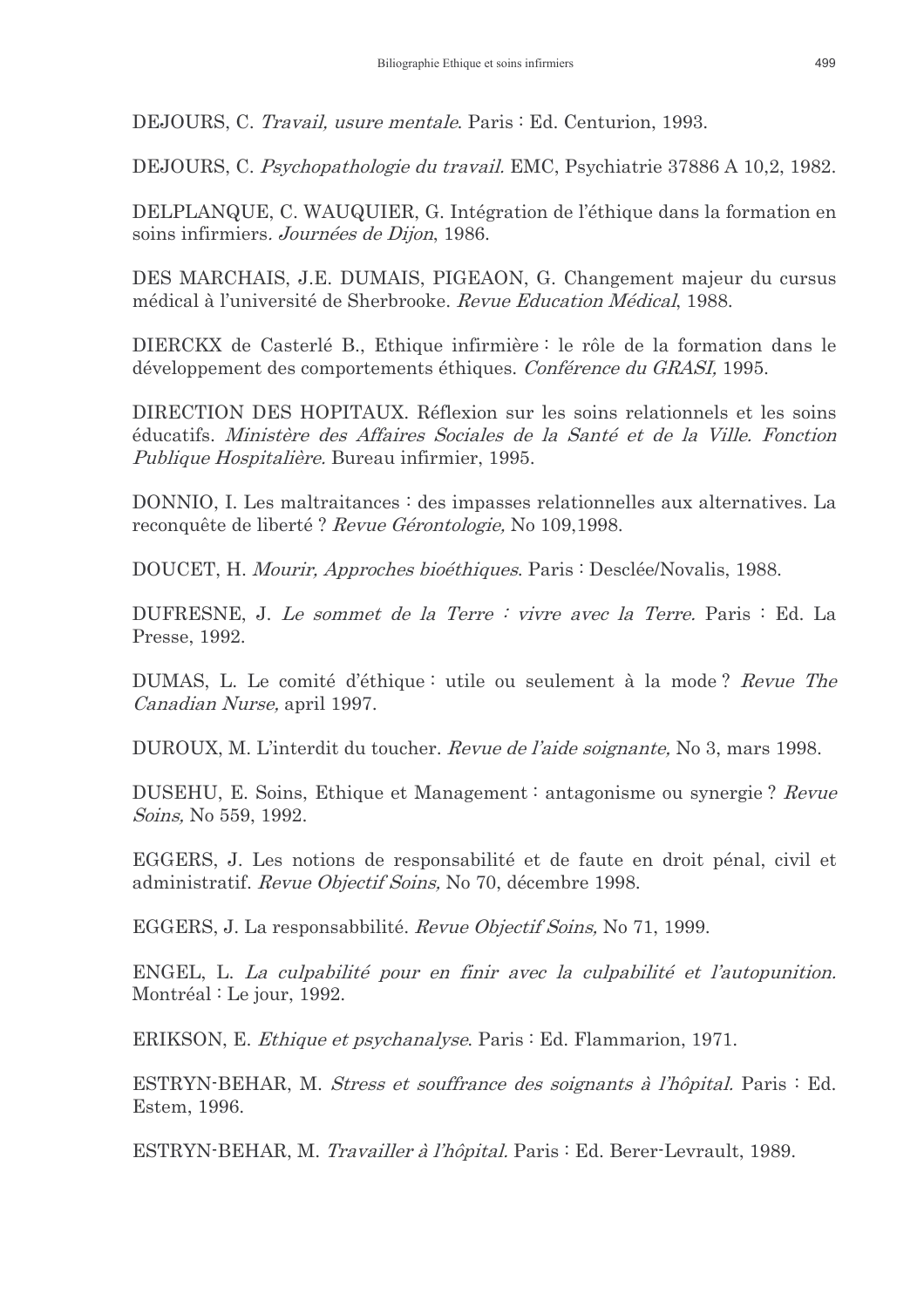ESTRYN-BEHAR, M. et al. Le médecin du travail comme pivot d'une observation pluridisciplinaire de la santé mentale dans des populations non demandeuse de soins psychiatriques - l'exemple du personnel paramédical. Archives maladies professionnelles, vol. 52,  $n^{\circ}$  6, 1991.

FAVRE, D. E. Culpabilité et responsabilité, Conférence. Centre de Bio-Ethique, Université Catholique de Lyon, novembre 1992.

FORTIN, P. L'éthique et la déontologie : un débat ouvert dans Massicote, G. L'éthique professionnelle. Réalités du présent et perspectives d'avenir au Québec. Montmagny, Fides, 1989.

FOUCAULT, M. Naissance de la clinique. Paris : PUF, 1963.

FRERING, D. Le champ de l'éthique pour l'infirmière. *Revue Soins*, No 607, juin 1996.

FREUD, S. *Nouvelles conférences sur la psychanalyse* (31ème conférence). Paris : Ed. Galllimard, Folio essais, 1989.

FUKS, M. Information du patient : comment concilier droit à l'information et devoir d'informer? *Infirmière magazine*, No 143, novembre 1999.

GADREAU, M. BEJEAN, S. Le « marché » des soins ambulatoires, la régulation des dépenses et l'éthique professionnelle. Entre contrat, contrainte et convention. Journal d'Economie Médicale, No 7-8, novembre-décembre 1996.

GERARD, J.C. Sens du soin, soin du sens. Revue Soins Formation Pédagogie Encadrement, No 23, 1997.

GERARD, J.C. Infirmiers en psychiatrie. Nouvelle génération. Paris : Ed. Lamarre, 1993.

GIGER, J.N. DAVIDHIZAR, R.E. Soins Infirmiers interculturels. Paris : Ed. Lamarre 1995.

GIRE, P. Ethique et métaphysique. La question du fondement. Conférence Centre Bio-Ethique, février 1993.

GRAZIA, BEDIN, M. L'éthique, Revue Soins Infirmiers, No 3, 1996.

HONORE, B. La santé en projet. Paris : InterEditions, 1996.

HESBEEN, W. Une pratique soignante : une rencontre et un accompagnement. *Revue Perspective soignante.* No 1, 1998.

HESBEEN, W. La qualité du soin infirmier. Paris : Ed. Masson, 1998.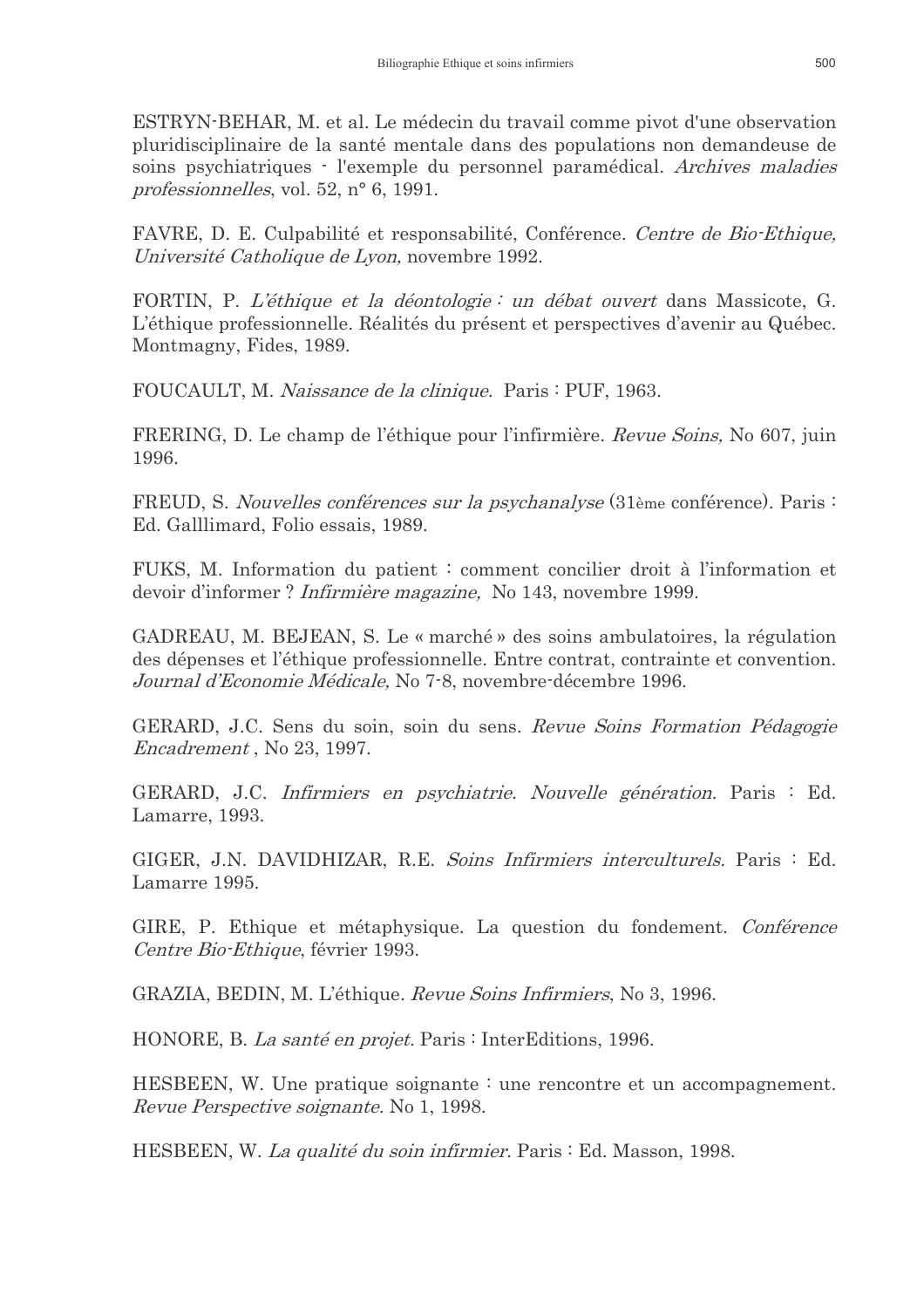HESBEEN, W. Prendre soin à l'hôpital. Paris : InterEditions Masson, 1997.

HENDERSON, V. Principes fondamentaux des soins infirmiers. Genève : CII, 1977.

HERBE, L. Les droits de l'homme sont-ils universels ? Revue Sciences Humaines. No 46, janvier 1995.

HOERNI, B. BONICHON, F. CHAUVERGNE, J. Actualités sur l'éthique de la recherche clinique. Bull Cancer, 1998.

HOERNI, B. SAURY, R. Le consentement, information, autonomie et décision en médecine. Paris : Ed. Masson, 1998.

HOUSSAYE, J. Les valeurs à l'école. Paris : PUF, 1994.

ICN. Prise de position du CII. Genève : CII, 1996.

ICN. Rapport sur la réglementation des soins infirmiers. Genève : CII, 1986.

JACQUES, E. Crise, rupture et dépassement. Col. Inconscient et culture. Paris: Ed. Dunod, 1979 réédité en 1990.

JEAN, P. Droits du patient. Revue Soins Formation Pédagogie Encadrement, No 23, 1997.

JEAN, P., HERZOG, V. Droit des patients. Le décret du 2.11.98 relatif à la commission de conciliation et à la médiation médicale. Revue Gestions Hospitalières, décembre 1998.

KAES, R. MISSENARD, A. KASPI, R. ANZIEU, D. GUILLAUMIN, J. BLEGER, J., KOHLER, C. La détresse spirituelle chez les patients en fin de vie. Revue *Objectif Soins*, No 71, janvier 1999.

KOHLRIESER, G. TREYER, C. La violence : miroir de soi, miroir de l'autre. Revue Soins Infirmiers, avril 1995.

LABRE, N. Préserver la relation soignant-soigné au cœur des nouvelles réalités éthiques. Revue *l'infirmière du Québec*, janvier 1998.

LACHAUX, B. L'expérimentation sur l'homme: Quelles responsabilités d'information ? quelle qualité de consentement ? Conférence Centre Bio-Ethique, avril 1994.

LEBE, G., LAGARRIGUE, J. Autour des mots : « Ethique ou morale ? Recherche et Formation, Conscience éthique et pratiques professionnelles. INRP, No 24, 1997.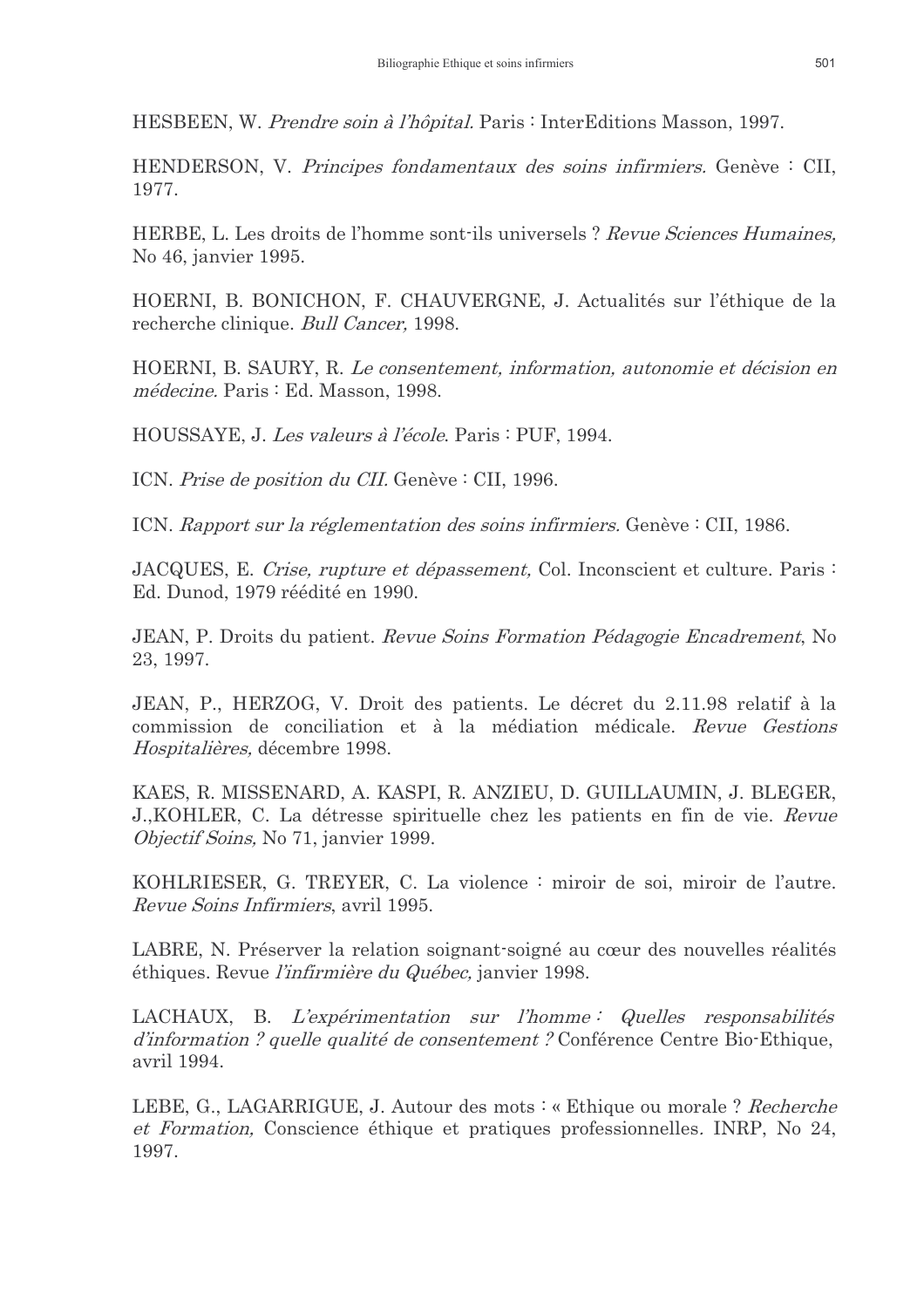LE BRETON, D. Passions du risque. Paris : Ed. Métailié, 1991.

LECLERCQ, B. Qualité des soins et contraintes économiques. Conférence Centre *Bio-Ethique*, mars 1994.

LECOMPTE, J. Les valeurs morales aujourd'hui. Revue Sciences Humaines. No 46, janvier 1995.

LECOMTE, J. La psychologie morale. Revue Sciences Humaines, No 46, janvier 1995.

LELOUP, J.Y. *Prendre soin de l'être*. Paris : Ed. Albin Michel, 1993.

LENOIR, N. MATHIEU, B. Les normes internationales de la bioéthique. Paris  $\mathbb{R}$ PUF. Que sais je ? janvier 1998.

LEONE, S. Les problèmes éthiques et religieux que représente la douleur. European Journal of Palliative Care, 1997.

LERY, N. CHAMBAZ, H. LABARTHE, J.F. Le personnel soignant face à la torture et aux traitements inhumains, cruels et dégradants. Revue Médecine et Hygiène, No 42, 1984.

LERY, N. SABATINI. J., VEDRINNE. J., La violence dans les soins. Revue Médecine et Hygiène. No 42, 1984.

LERY, N. Droits et devois du médecin : interrogations éthiques au quotidien. Conférence : Du droit à l'éthique la responsabilité du soignant, 1994-97.

LERY, N. Du droit et Ethique de la Santé: l'expérience d'une consultation, Revue Médecine et hygiène, No 48, 1990.

LERY, N. Du droit à l'éthique : La responsabilité des soignants. Lyon : Ed. Santé, Ethique et Libertést, 1994-97.

LHEZ, P, De la tenue comme valeur infirmière. Revue Soins Infirmiers *Pédagogie Encadrement*, No 17, 1996.

LHOTELLIER, A. Tout les sens du sens. Revue Soins Formation Pédagogie Encadrement, No 23, 1997.

LHOTELLIER, A. De l'analyse des pratiques à la démarche praxéologique. Revue Soins Formation Pédagogie Encadrement, No 23 1997.

LIMAT, R., JOSSERAND, C., NICOD, B., OGIER, M. Du soins à la contrainte. Quelques interrogation éthiques vécues par l'infirmier(e) dans la pratique des soins. Revue Médecine et Hygiène, No 42, 1984.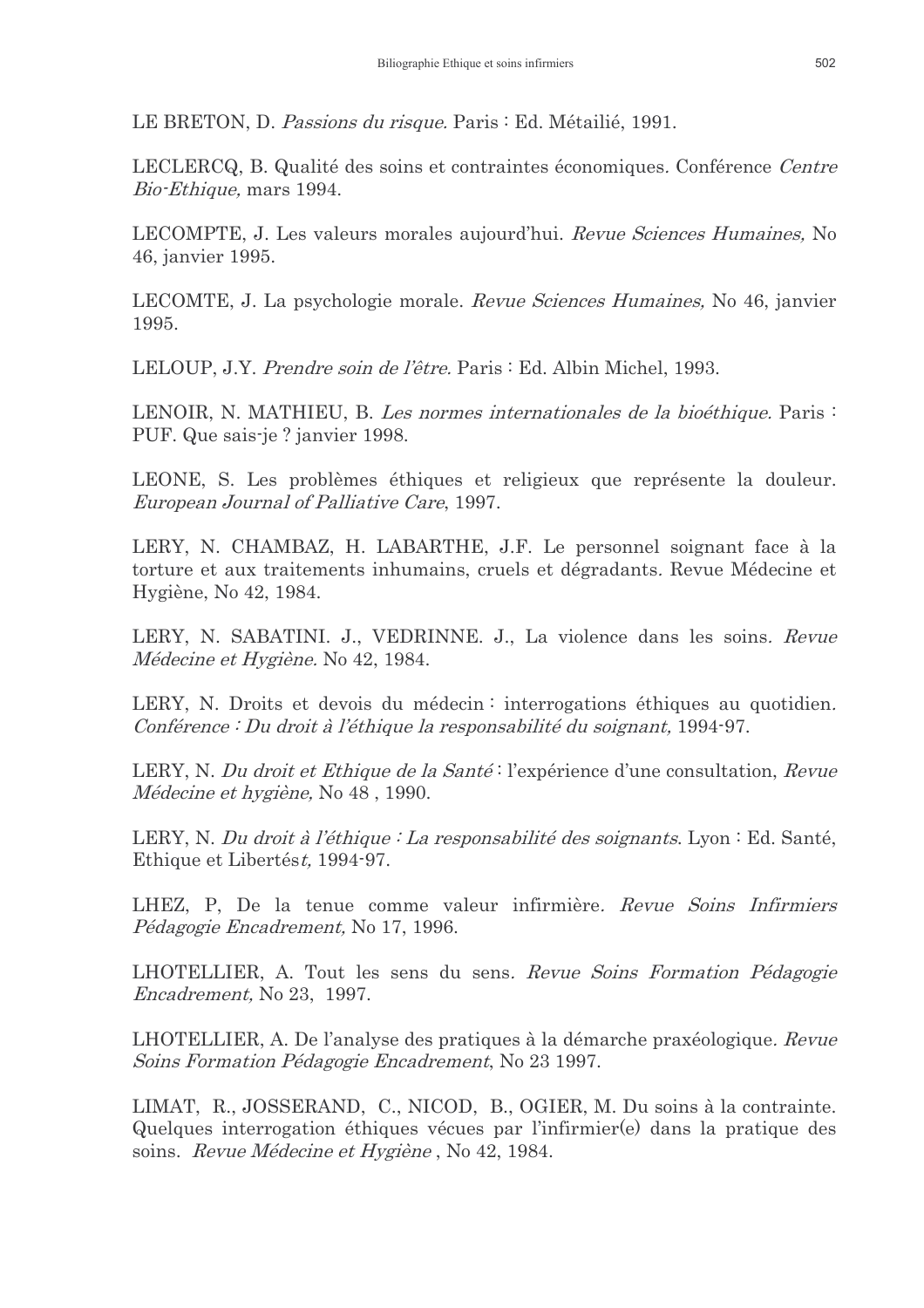MAGNON, R. DECHANOZ, G. Dictionnaire des soins infirmiers. AMIEC, 1995.

MALO, P.Y., DONNIO, I., MICHEL, M., SIPOS, I., LEROUX, C. Ethique du soin aux personnes âgées. Quelle place pour le risque? Revue Gérontologie, No 109, 1999.

MALHERBE, J.F. *Pour une éthique de la médecine*. Ed. Artel, Cathalyses, 1990.

MALLET, J. Hôpital: les valeurs d'une entreprise apprenante. Revue Soins Formation Pédagogie Encadrement, No 17, 1996.

MAREIX, N. Ethique et approche pluriculturelle des soins. Revue Objectif Soins, No 39, janvier, 1996.

MAREIX, S. Fondements philosophiques de l'éthique médicale. Paris : Ed. Ellipses, 1996.

MASSICOTTE, G. L'éthique professionnelle. Réalités du présent et perspectives d'avenir. Québec : Montmagny, Fides 1989.

MELYANI, M. Valeurs morales des infirmier (e) set « éthique du respect. Revue Recherche et Formation, Conscience éthique et pratiques professionnelles. INRP No 24, 1997.

MIEGEVILLE, M. Secret professionnel et pratique quotidienne infirmière. Revue Soins. No 622, janvier-février, 1998.

MONETTE, M., CARRIER, C., HOUDE, M. L'éthique de la discussion. Revue L'infirmière du Québec, mai-juin, 1997.

MOREAU, D. L'éthique : un défi pour la formation. The Canadian nurse, mai 1993.

MOREAU, D. Pour une pratique éthique du soin au malade : la nécessité d'une éthique interdisciplinaire. *Laennec*, juin 1996.

MOREAU, M.N. Connaissances juridiques de l'infirmière et des professions paramédicales. Ed. Masson, 1980.

MORTENSEN, R.A., NIELSEN, G.H. Classification internationale des la pratique des soins infirmiers. Projet européen No HC 1113. ICNP. Traduction française, 1996.

MOULIAS, R. Violences passives. Revue Gérontologie. No 110, 1999.

NICOLAS, F. Les valeurs professionnelles et l'éthique d'un point de vue. Exposé lors des journées d'enseignement infirmier organisé par SFISI. Revue Objectif soins, No 58 et 59, novembre et décembre, 1997.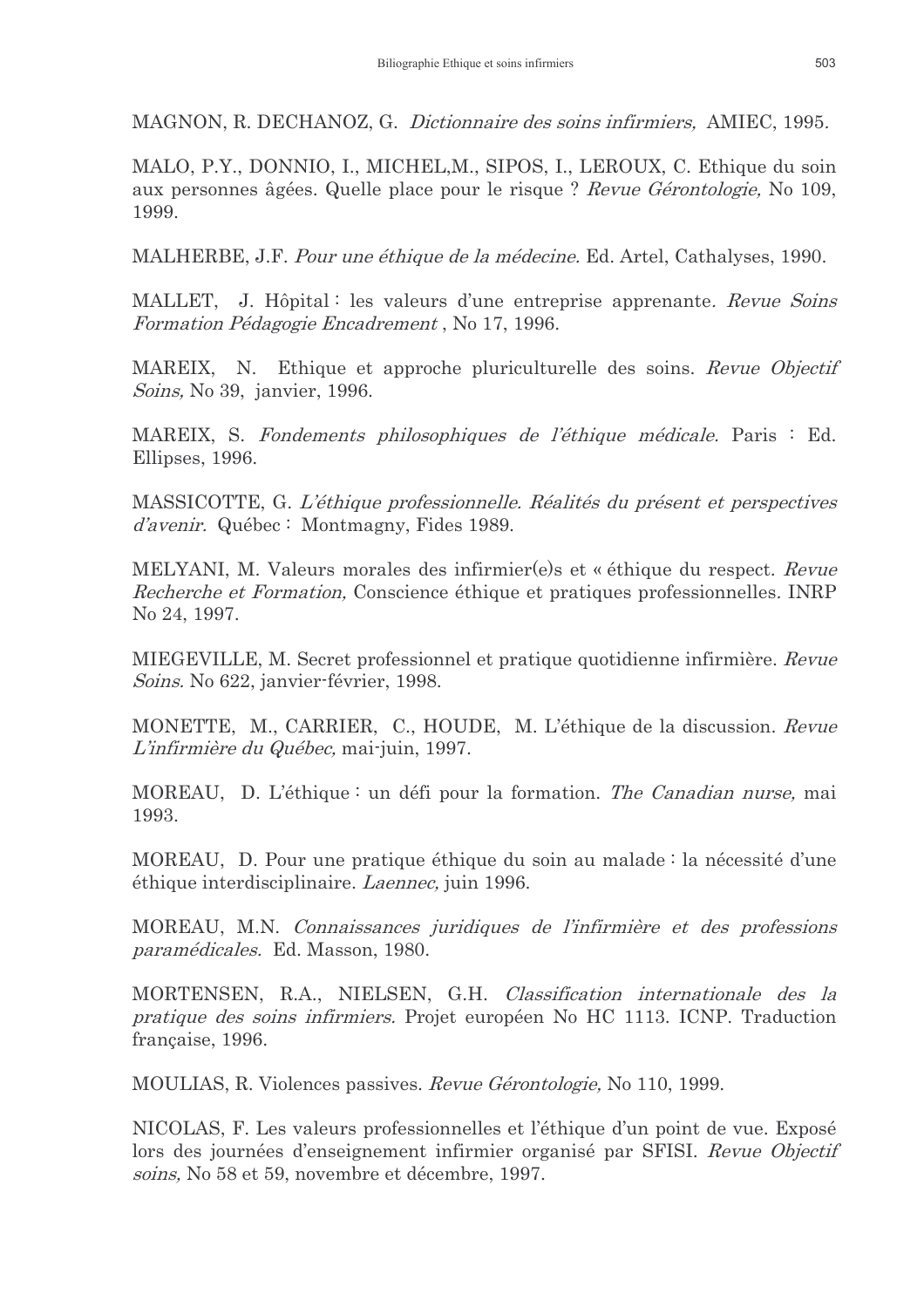NORBERG. A. Aspects éthiques de soins. 11ème journée de la Recherche de *l'A.S.I*, Soins Infirmiers, No 5, 1994.

OMS. Les soins de la santé primaires. Rapport de la conférence internationale sur les soins de santé primaires. Genève : Rapport, 1978.

OUDIN, V. La personne âgée comme objet passif de soin. Revue l'aide soigante. No 3, mars, 1998.

PAQUIN, M.J. Le chant d'Iseut, déontologie et éthique en soins infirmiers ou la rencontre de deux autonomies. Revue l'infirmière du Québec, mars-avril, 1997.

PELLAND, J. Soins de santé primaires: une reconnaissance accrue de l'univers. Nursing  $\ddot{q}$ uébec, 12, 1992.

PAYCHENG, O. SZERMAN, S. A la rencontre de l'éthique. Paris : Ed. Heures de France, 1997.

PETITGIRARD, P. La vertu de compassion comme fondement de la pratique soignante. Revue Perspective soignante, No 1, mars, 1998.

PIAGET, J. L'éducation morale à l'école. Paris : Ed. anthropos, 1997.

POIRIER, M.F. La contention en gériatrie : quelle liberté pour nos aînés ? Revue Laennec, No 16. Mars, 1998.

POLET-MASSET, A.M. Passeport pour l'autonomie. Paris : Ed. Lamarre. 1994.

POLETTI, R. L'éthique médicale face au mourant. Bull. Schweiz, 1980.

POLETTI, R. Valeurs personnelles et éthique professionnelle. Revue d'information et de Pédagogie, mars, 1987.

POLETTI, R. Prendre soin de l'être, une perspective pour les soins infirmiers du XXIè siècle. Revue Soins. No 634, avril. 1999.

POSTEL-FERRY, B. Les malades ont ils des droits? Cème journée « Echanges & Controverses » Centre René Huguenin de St. Cloud. Objectif Soins, No. 71, janvier 1999.

POSTEL-FERRY, B. L'éthique, entre Aristote et la chambre d'hôpital. Revue de *l'Infirmière magazine*, No 144, décembre 1999.

PROTIN, M.J. Souffrance des soignants et demande de formation. Revue Laennec, octobre 1995.

RAINE, S. Code international de déontologie de l'infirmière, ce qui implique comme valeurs. Revue Recherche en soins infirmiers, No 16, mars 1989.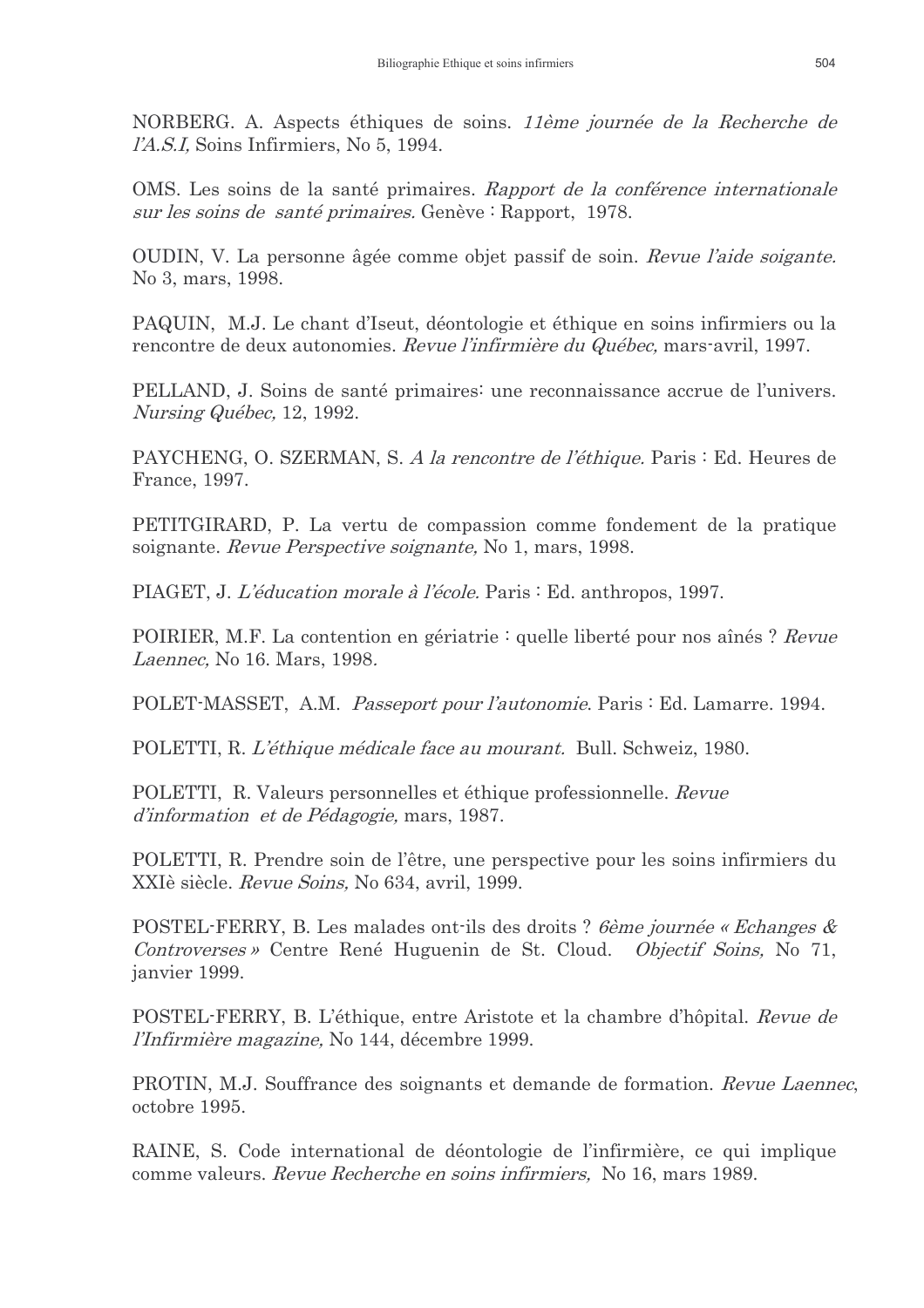RAMEIX, S. Fondements philosophiques de l'éthique médicale. Paris : Ed. ellipses, 1996.

RICHARD, J.F. Les activités mentales. Paris: Ed. A Colin, 1990.

RUSE, M. Une défense de l'éthique évolutionniste, fondements naturels de *l'éthique.* Odile Jacob, 1993.

RUSS, J. La philosophie éthique contemporaine. Revue Science Humaines, No 46, janvier 1995.

RUBENFELD, M.G., SCHEFFER, B.K. Raisonnement critique en soins infirmiers. Ed. De Boeck Université, 1999.

RAJABLAT, M. La toilette : une histoire d'eau, de sens et d'âme. Revue de l'aide soignante, No 3, mars, 1998.

SCHABANEL, H. MARZAIS, M. L'expertise en soins infirmiers et réalité quotidienne. Revue Soins Formation Pédagogie Encadrement, No 22, 1997.

SCHAEFFER. D. L'éthique dans la formation des infirmiers diplômés d'Etat. *Revue Objectif Soins*, No 47, novembre 1996.

SEL, Paroles d'infirmières : Jusqu'où ne pas aller trop loin ? Revue Médecine et Hygiène, No 48, 1990.

SINI, C. Soin du corps : quelle place au delà du verbal ? Colloque Fin de vie et questionnement éthique. Initiatives Santé. Paris, novembre 1998.

SINI, C. La construction de la compétence éthique. Colloque Conseil *International des Infirmières.* Londres, juin 1998.

SINI, C. Enjeux et facteurs individuels "L'âme en deuil de son idéal". Journée ASSIA, Prévenir l'épuisement professionnel des soignants. Angers, janvier 1998

SINI, C. Les infirmières sont-elles formées pour résoudre les problèmes éthiques ?  $1<sup>er</sup>$  Congrès international des infirmiers de la francophonie. Montréal OIIQ, Novembre 2000.

SKINNER, B. F. L'analyse expérimentale du comportement. Mardaaga, 1982.

VALLERAND, R.J. SENECAL, C.B. Le comportement d'aide: perspectives classiques et contemporaines, Les fondements de la psychologie sociale. Ed : Gaetan Morin, 1994.

TAILLENS, F. Au cœur des soins : l'éthique, Revue Soins Infirmiers, mars 1996.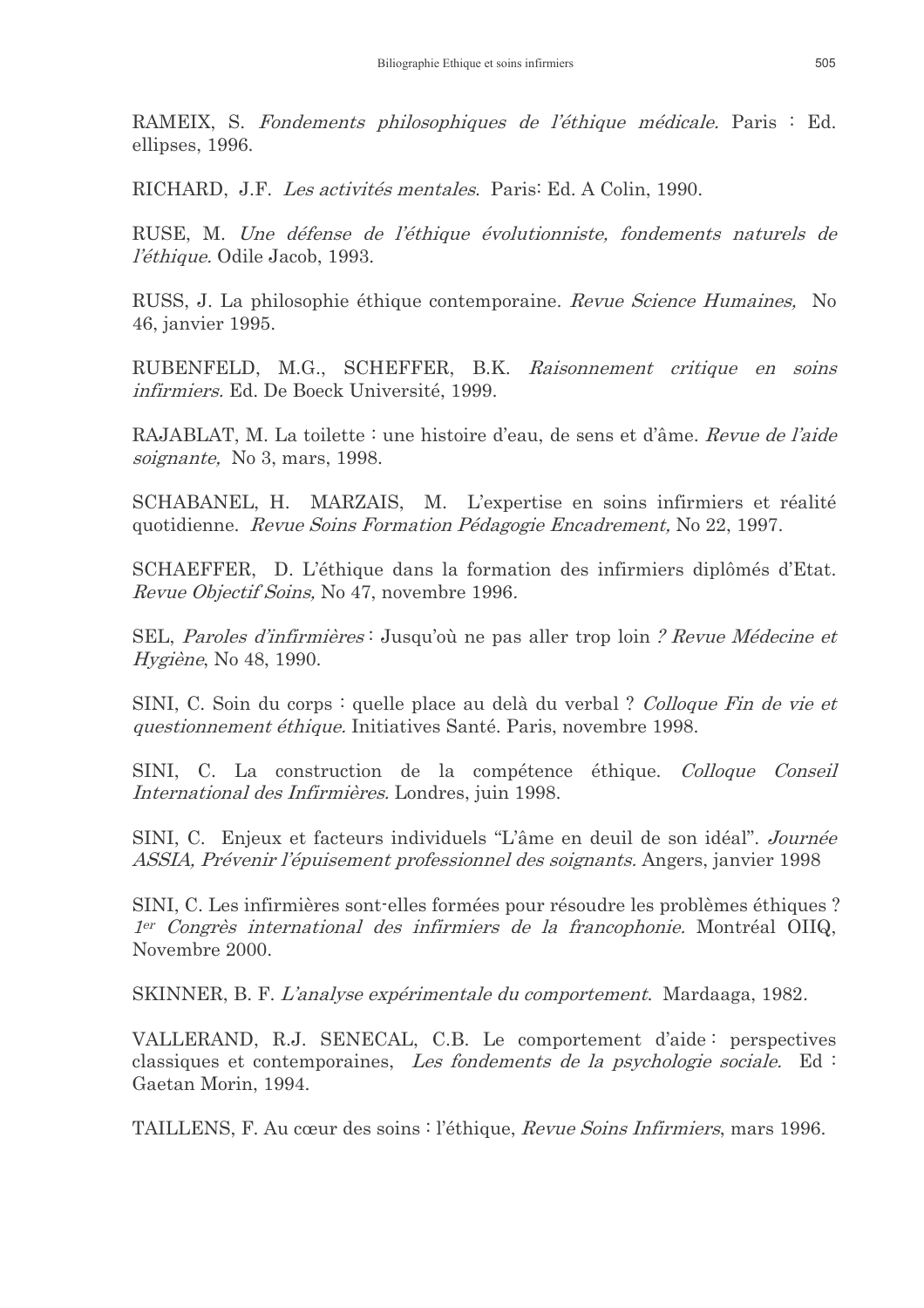VASSE, D. Soigner et ou guérir, Conférence Centre de Bio-Ethique, Université Catholique de Lyon, mars 1993.

VEDRINNE, J. Ethique et Profession de Santé, Editorial de Médecine et *Hygiène*, 1991.

VEDRINNE, J. Quelle est la signification des soins conformes aux données acquises de la science? Revue Hospitalière de France, No 3, 1990.

VERSPIEREN, P. Transmissions des valeurs dans l'acte d'enseignement, Journées pédagogiques de Dijon, 1986.

VENDEUVRE, I. Le respect de la personne âgée en institution, Soins *gérontologie*, No 16, 1999.

VILLATE, R. LOGEAY, P. MABIT, A. PICHENOT, J.C. Les soignants et la mort. Etude de psychopathologie du travail et implications sociopédagogiques. Compte rendu de contrat financé par la Mission Interministérielle de Recherche et d'Expérimentation, INPACT-CFDT, 1989.

VIGIL-RIPOCHE, M.A. La démarche diagnostique infirmière et la grille AGGIR auprès des personnes âgées dépendantes, *Revue Soins gérontologie*, No 16, 1999.

VOYE, L. Pour revisiter les valeurs. Revue Soins Formation Pédagogie Encadrement, No 17, 1996.

WENNER, M. Les valeurs dans la vie sociale et professionnelle. Revue Soins Formation Pédagogie Encadrement, No 17, 1996.

WENNER, M. L'univers du soin infirmier. Revue Soins Formation Pédagogie *Encadrement, No 23, 1997.* 

WENNER, M. Le tutoiement dans les institutions. Revue Soins gérontologie, No 12, 1998.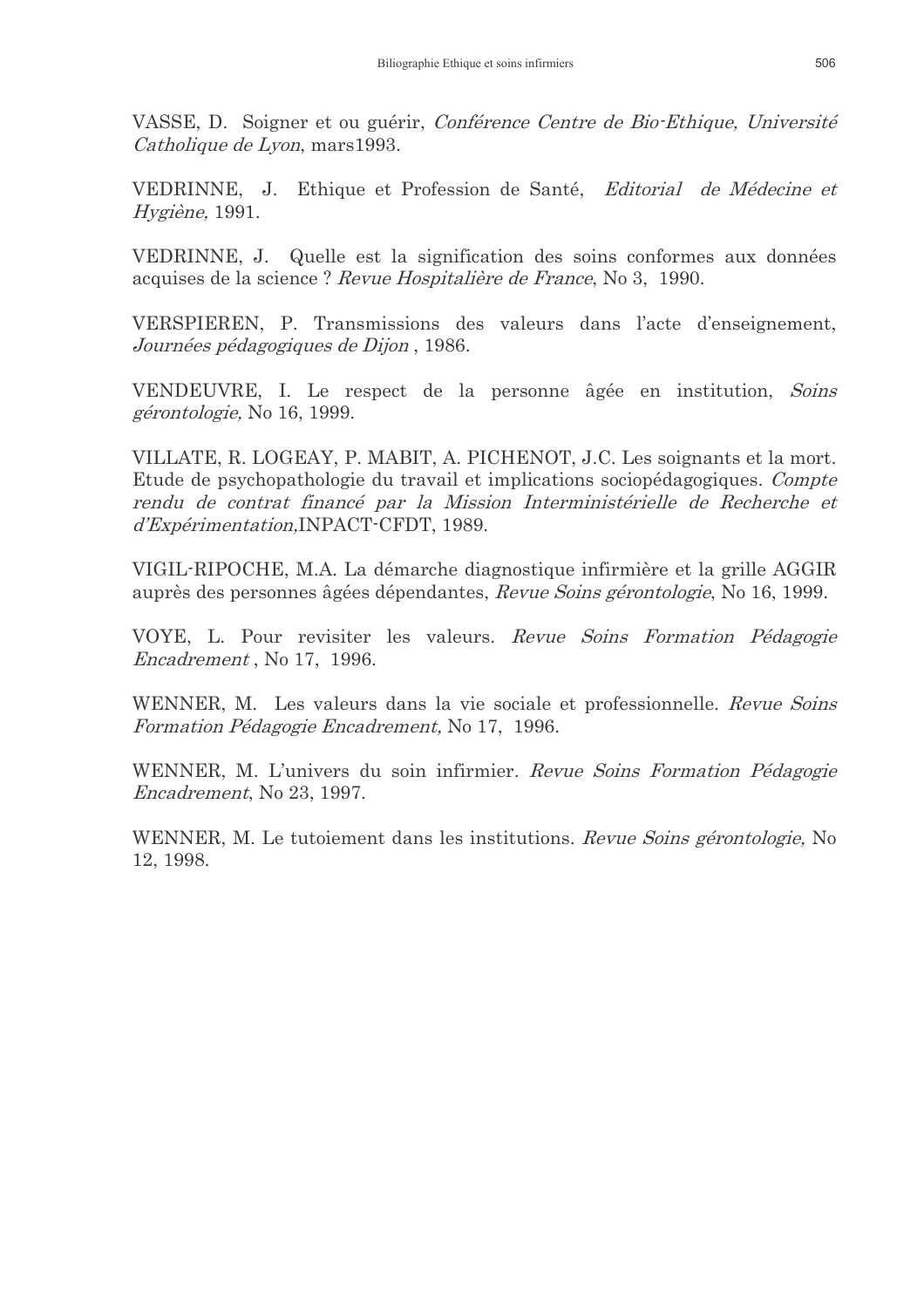# L'ETHIQUE DANS LES SOINS en langue anglaise

ALLAN, J.D., HALL, B.A. Challenging the Focus on Technology: A Critique of the Medical Model in a Changing Health Care System. Advances in Nursing *Science*, (10), 1988.

AKERLUND, B.M. NORBERG, A. An ethical analysis of double bind conflicts as experienced by care workers feeding severely demented patients. Intl J Nurs *Stud, 2(3)*1985.

AROSKAR, M. A. Anatomy of an ethical dilemma: The theory. Amer J Nurs, 1980.

AROSKAR, A. Are Nurses Mind sets Development of Moral Judgement Among Selected Groups of Practising Nurses. Nursing Research. Vol.30. No 2, 1982.

AUSTRALIAN NURSING FEDERATION. *Ethics : Nursing perspectives.* Vol. 2 North Fitzroy, Victoria. The Federatiton, 1989.

BANDMAN, E. L. BADMAN, B. Nursing Ethics Trough the life span. 2nd et. Norwalk, CT: Appleton&Lange, 1990.

BARETT, E.M. A phisosophy of nursing. I.N.F. & H.S., November/Décember, 17-19.

BENJAMIN, M. CURTIS, J. Ethics in nursing. 3rd ed. New York: Oxford University Press, 1992.

BEAUCHAMP, T.L. CHILDRESS, J.F. Principles of biomedical ethics, (3rd ed.) NewYork: Owford University Press, 1989.

BEBEAU, M. & BRABECK, M. Ethical sensitivity and moral reasoning among men and women in the professions. In Brabeck, M.M. Ed. Who Cares ? Theory, research, and educational implications of the ethic of care. New York: Praeger, 1989.

BENHABIB, S. The generalized and the concrete other: The Kohlberg-Gilligan controversy and moral theory. In Kittay, E.F. Meyers, D.T. (Eds.) Women and *moral theory*, Totowa, N.J: Rowman & Littlefield, 1987.

BENNER, P. & WRUBEL, J. The primacy of caring. Menlo Park, Callifornia: 1989.

BISHOP, A. SCUDDER, J. The practical, moral, and personal sense of nursing: A phenomenological philosophy of practice. Albany: State University of New Yord Press, 1990.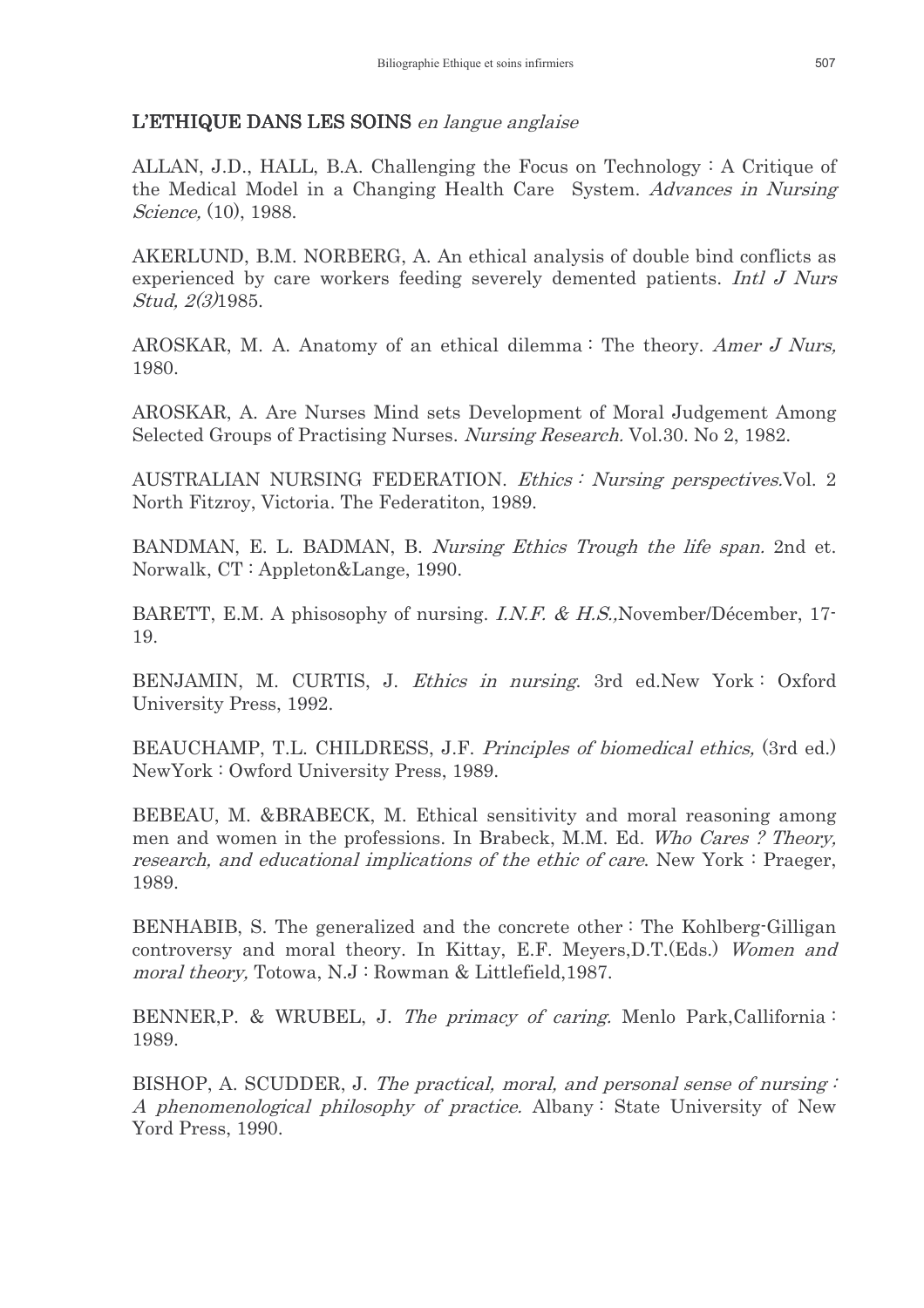BLUM, L.A.GILLIGAN AND KOHLBERG : Implications for moral theory. *Ethics*  $98(3)$  1982.

BURNARD, P. CHAPMAN, C. Professional and ethical issues in nursing: The code of professionnal conduct. New York: John Wiley & Sons, 1988.

CAPEZUTTI & Coll. Physical restraint use and falls in nursing home residents. Jags, 44, 1996.

CATALANO, J. GRIFFIN, S. *Ethical and legal aspects of nursing*. Springhouse, PA: Springhouse Corp. 1991.

CHADWICK, R. TADD, W. Ethics and Nursing Practice: A Case Study *Approach.* Basingstoke, Hampshire: Macmillan, 1992.

CHILDRESS, J.F. *Paternalism in health care*. New York: Oxford University Press, 1982.

COOPER, M.C. Principle-oriented ethics and the ethic of care: A Creative tension. ANS, 14 (2) 1991.

CURTIN, L. A proposed model for critical ethical analysis. Nurs Forum (17), 12-17.1978.

DIERCKX de Casterlé B., The relationship between education and ethical behavior of nursing students. Nursing Research 34, 1993.

GORDON, M. Stratégies for Teaching DiagnosticReasoning in Carroll-Johnson Ed. Classification of Nursing Diagnoses: Proceedings of the Eight National Conf. St. LouisMo. Lippincott 1989.

CRISHAM, P. Measuring Moral Judgement in Nursing Dilemmas. Nursing Resarch, vol 30 No 2, mars-avril 1981.

CURTIN, L.L. The nurse as advocate: A philosophical foundation for nursing. *ANS*, 1(1)1979.

CURTIN, L. A proposed model for critical ethical analysis. Nurs Outlook, (17) 1978.

DAVIS, A.J. SLATER, P.V. U.S. and Australian nurses'attitudes and beliefs about the good death. Image, 2, 1989.

DAVIS, A. AROSKAR, M.A. *Ethical dilemmas and nursing practice.* 3 rd ed. Norwalk, CT: Appleton& Lange, 1991.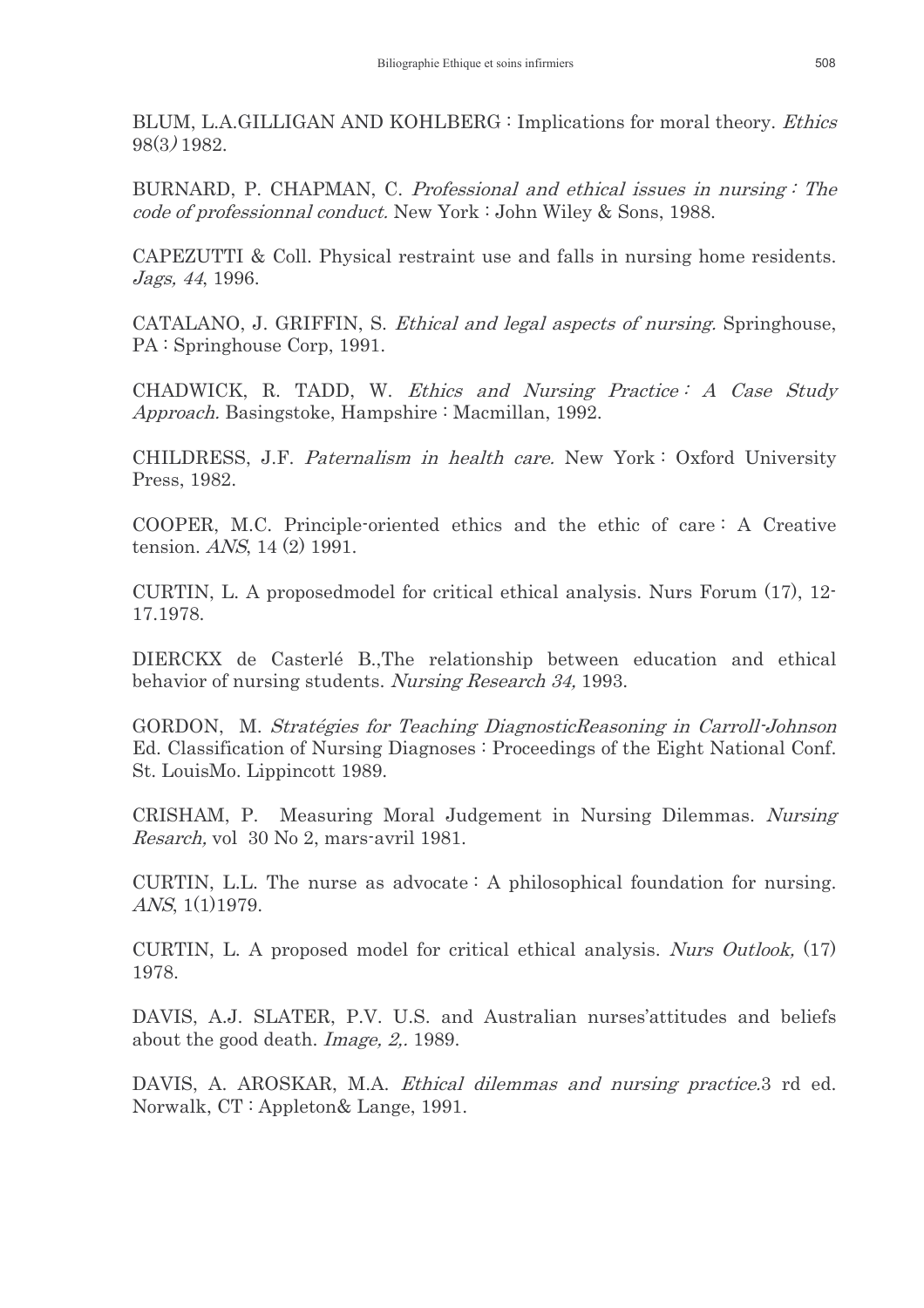DICK, W., CAREY, L. The systematic design of instruction. 3ème ed. Glenview, III, Scott, Foresman/Little, Brown Higher Education, 1990.

DOUGHERTY, C. EDWARDS, B.HADDAD, A. Ethical dilemmas in perioperative nursing. Denver, CO: Association of Operating Room Nurses, 1990.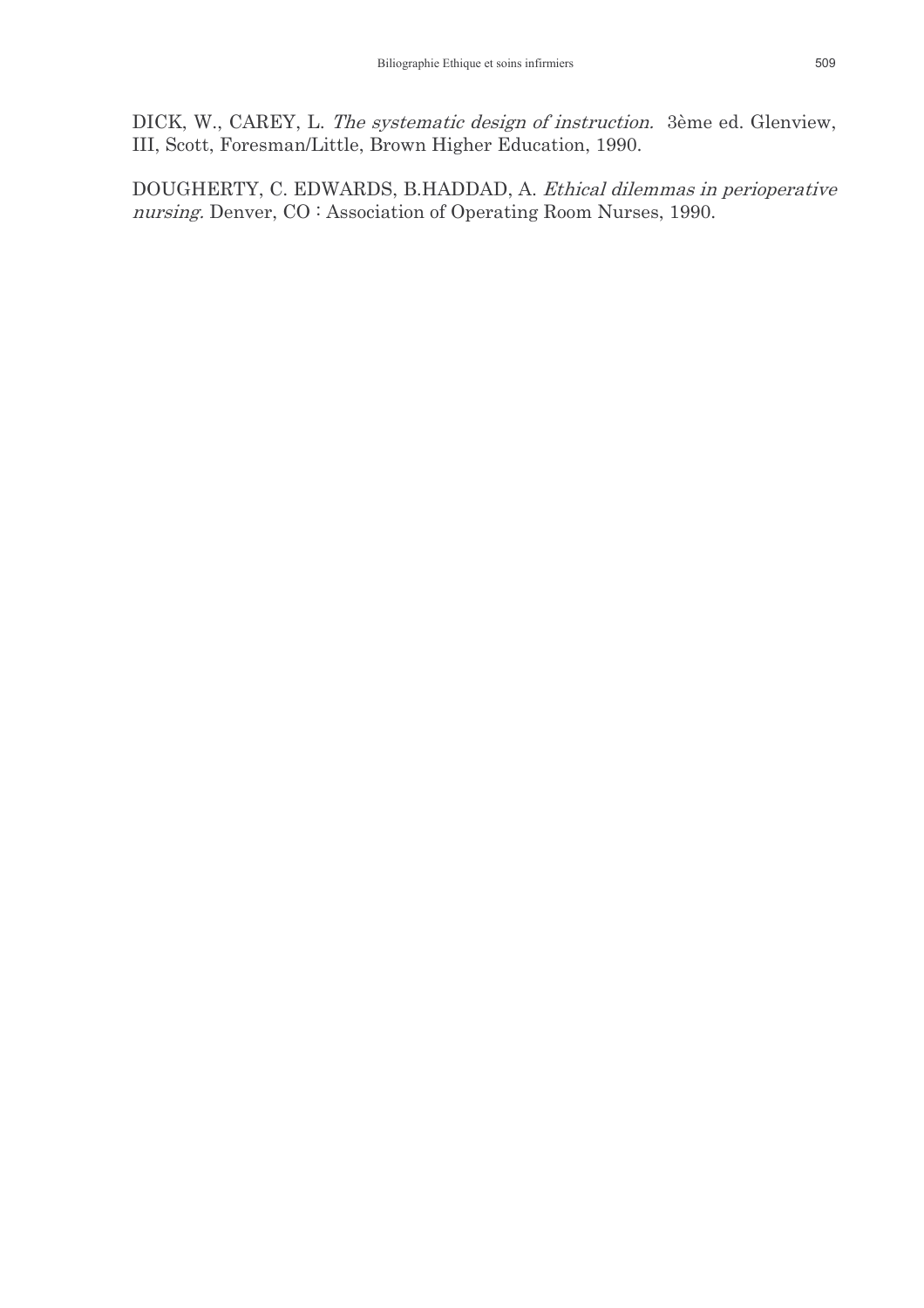FONTAINE, L. Les soins à la population, une nouvelle approche s'impose. Nursing Québec, (4) 1984.

FITZPATRICK, F. Ethics in nursing practice: Basic principles and their *application.* London The Linacre Centre for the Study of the Ethics of Health Care, 1988.

FRANKENA, W. K. *Ethics*, 2nd. Ed. Englewood Cliffs, N.J: Prentice-Hall, 1973.

FOWLER, M. Levine-Ariff, J. Ethics at the bedside: A source Book for the *critical care nurse.* Philadelphia : Lippincott, 1987.

FORREST, D. The experience of caring.  $J Adv Nurs, 14(10)$  1989.

FRY, S.T. Autonomy, advocacy and accountability. In M.D. Fowler & J.R. Levine (Eds) Ethics at the bedside: A source book for the critical care nurse. Philadelphia : J.B. Lippincott, 1987.

FRY, S.T. The ethics of compromise. Nurs Outlook, 37(3) 1989.

FRY, S.T. L'éthique dans la pratique des soins infirmiers.. Genève : Ed. CII. 1994.

FRY, S.T. Toward a theory of nursing ethics. Advances in Nursing Ethics, (11) 4 1989.

FRY, S.T. Teaching ethicsin nursing curricula: Traditional and contemporary models. Nursing Clinics of North America, 24, (2)1989.

GADOW, S. Nurse and patient: The caring relationship. In Bishop, A. H.& Scudder, J.R. (Eds.) Caring, curing, coping: Nuse, physician, patient *relationships*, Birmingham, AL: University of Alabama Press, 1985.

GALLAGHER, U. BOYD, K.M. Teaching and learning nursing ethics. Harrow, Middlesex, England : Scutari Press, 1991.

GAUL, A. L. The effect of a course in nursing ethics ont he relationship between ethical choice and ethical action in baccalaureate nursing students. J Nurs Ed, 26, 1987.

GILLIGAN, C. In a different voice. Cambridge, MA: Harvard University Press 1982.

GORTNER, S.R. The History and Philosophy of Nursing Science and Research. *Advances in Nursing Science.* (5), 1983.

HOFFMAN, M. L., SALTZSTEIN, H.D. Parent discipline and the child's moral development. Journal of personality and social psychology, 1967.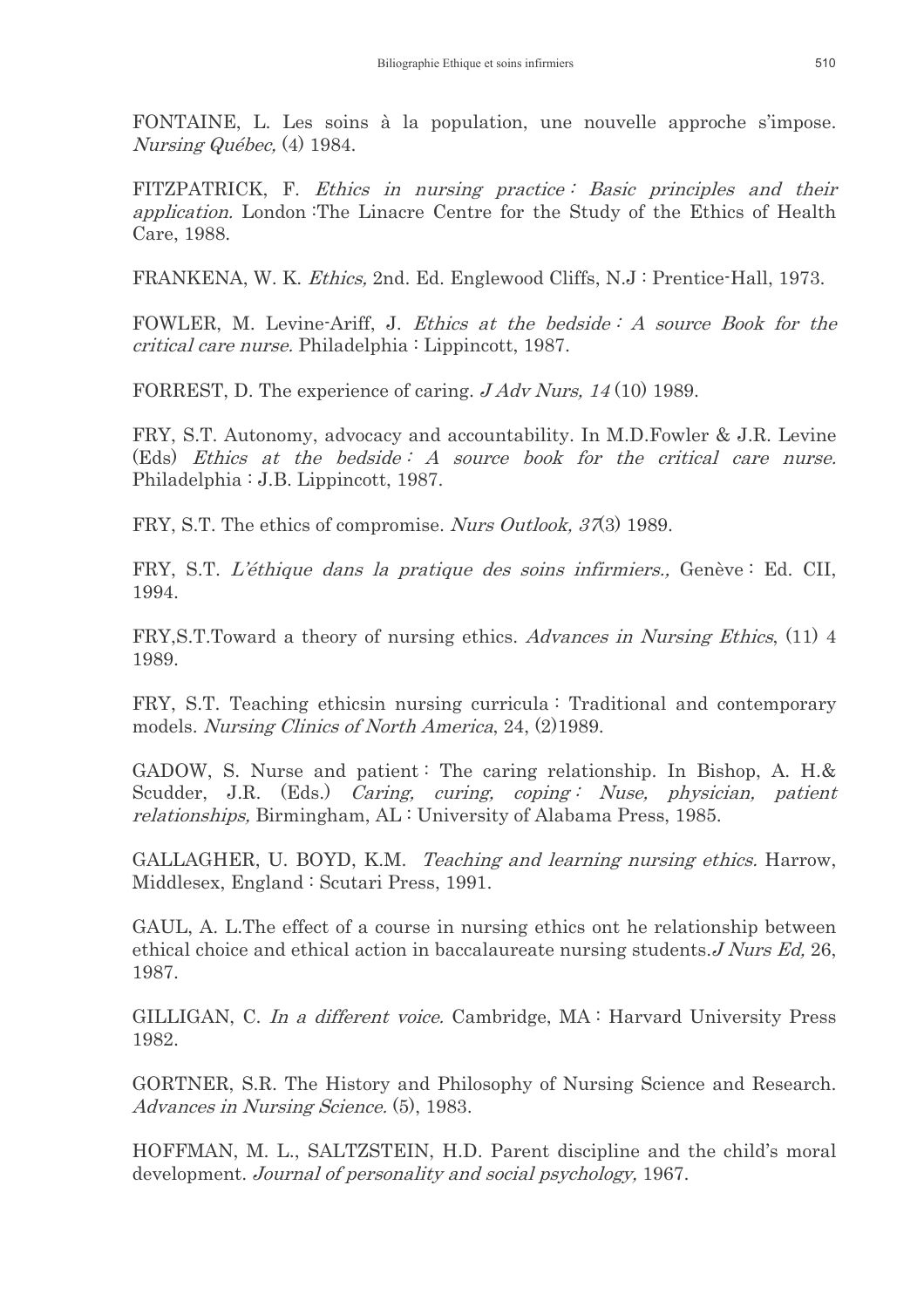HUSTED, G. HUSTED, J. Ethical Decision Making in Nursing. St. Louis, MO: Mosby Year Book, 1991.

JAMETON, A. *Nursing practice: The ethical issues*. Englewood Cliffs, NJ: Prentice-Hall, 1984.

JOHNSTONE, M.J. *Bioethics: A Nursing Perspective*. San Diego, CA: W.B.. Saunders/Balliere Tindall, 1989.

JONSEN, A. Do no harm: Axiom of medical ethics. Philosophical medical ethics. Dordrecht, Holland: D.Reidel Publishing Company, 1977.

KETEFIAN, S. ORMOND, I. Moral Reasoning and Ethical practice in nursing an *integrative review.* Ney York: National League for Nursing, 1988.

KOHLBERG, L. Moral stages and moralization. In: Lickona, T. Ed Moral development and behavior théory, research and socialissues, 31-53. New YorkHolt, Rinehart Winston, 1976.

KOHLBERG, L. The Psychology of Moral Development, San Francisco, Harper Rovw. Publishers. 1981.

KOHLBERG, L. The Claim to Moral Adequacy of a Highest Stage of Moral Judgement, *Journal of Philosophy*, vol. LXX, No 18, 1973.

LENINGER, M. Ethical and Moral Dimensions of Care. Detroit: Wayne State University Press, 1990.

LENINGER, M. Care: The essence of nursing and health. In *Care: The essence* of nursing and health. Detroit: Wayne State University Press, 1984.

LEININGER, M.M. Caring: An Essential Human Need. New Jersey, Charles B. Slack, 1981.

LENINGER, M.M Transcultural Care Principles. Human Rights and Ethical Considérations. Journel of Transcultural Nursing, (3), 1991.

MACINTYRE, A. After virtue: A strudy in moral theory. Notre Dame: University of Notre Dame Press, 1981.

MAKADON, H. GIBBINS, M. P. Nurses and physicians: Prospects for collaboration. Ann Int Med. 103, 1985.

MELLIA, K. Everyday Nursing Ethics. Basingstoke, Hampshire, England: Macmillan Education, 1989.

MONTEROSSA, E. LANGE, I. CHOMPRE, R.R. Nursingin the 21st Century in Latin America : Part I-Education. *Intl Nurs Rev, 37,* (2), 1990.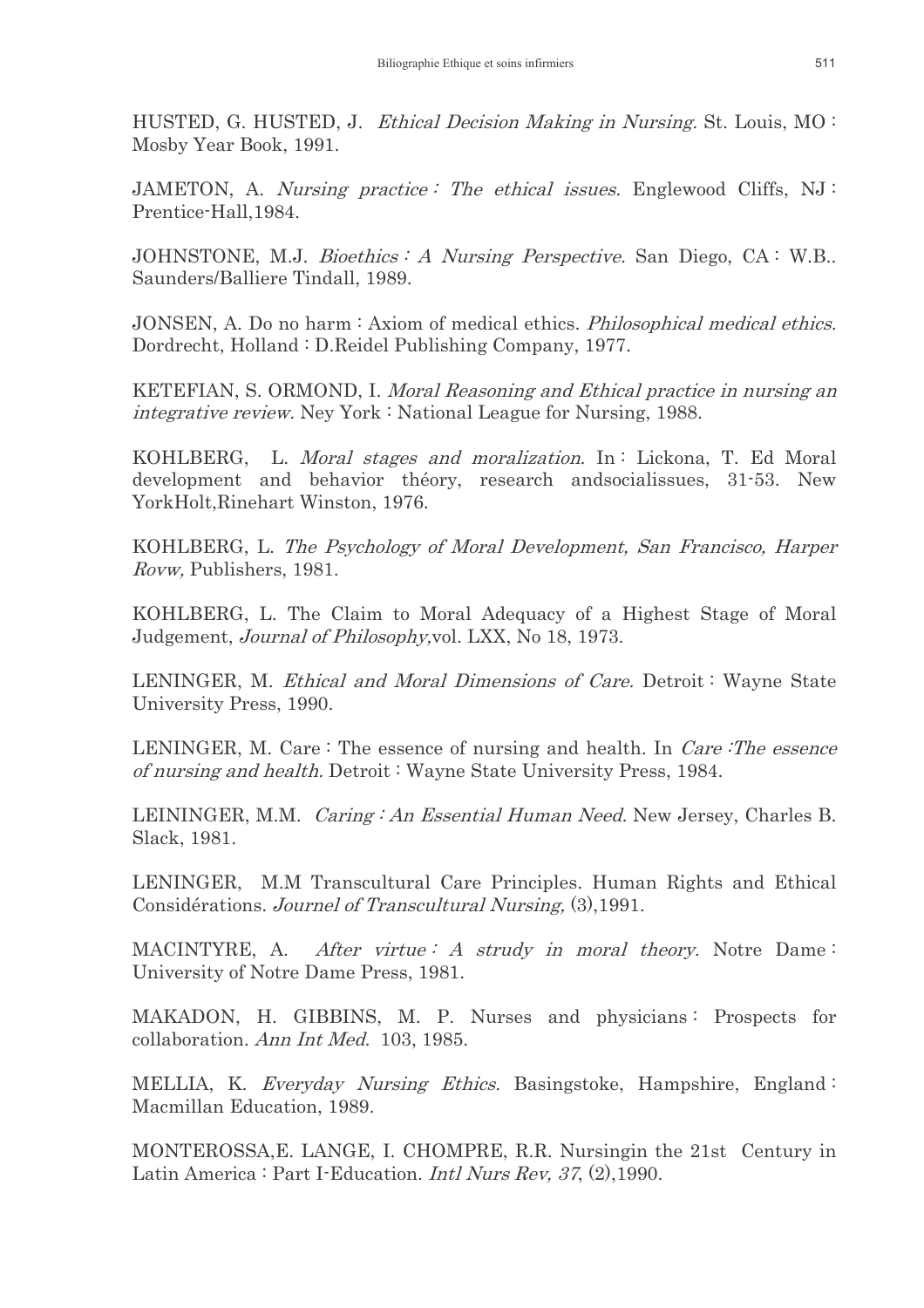MURPHY, M.A. & MURPHY, J. Making ethical decisions-Systematicaly. *Nursing 76.* (May), CG, 1976.

MURPHY, C.P. The canging role of nurses in making ethical decisions. Law, Medicine & Health care,  $12(4)$ , 1984.

MURPHY, C.P. Intégration of Diagnostic and Ethical Reasoning, in Clinical Practice Ed. Classification of Nursing Diagnoses: Proceedings of the Eight National Conf. St-Louis, Mo. Lippincott, 1989.

NODDINGS.  $N.Caring: A femin$ approach  $to$ ethics  $\mathcal{X}$ moral *education.Berkeley, University of California Press, 1984.* 

NIGHTINGALE, F. Nursing the Sick, dans R. Quain. A Dictionary of Medicine. New York : Appleron, 1885.

NIGHTINGALE, F. Notes on Nursing: What It is and What it is not. New York: Dover Publications Inc, 1859.

OMERY, A. Values, moral reasoning, and ethics. Nurs Clin N Amer 24.(2) 499-508, 1988.

PARKER, R.S. Nurses'stories: The search for a relational ethic of care. ANS,  $13(1), 1990.$ 

PENCE, T. CANTRALL, J. Ethics in Nursing: An anthology. New York: National League for Nursing, 1990.

PRIGORINE, I., ALLEN, P.M., HERMAN, R.Long-Term Trends and the *Evolution of Complexity.* New York: Pergamon Press, 1977.

QUINN, C. SMITH, M. The Professional Commitment: Issues and Ethics in *Nursing.* Philadelphia  $:$  Saunders, 1987.

REVERBY, S. A Caring Dilemma: Womanhood and Nursing in Historical Perspective. Nursing Research, 36. (1), 1987.

ROGERS, M. An Introduction to the Theoretical Basis of Nursing. Philadelphia: J. Davis, 1970.

REST, J.R. A psychologist Looks at the Teaching of Ethics. *Hastings Center Report.* Vol. 12, No 1, 1982.

SHELLY, J.A. Dilemma: A nurse's guide for making ethical decisions. Downer's Grove, IL: Intervarsity Press, 1980.

SILVA, M. C. Ethical Decision Making in Nursing Administration. Norwalk, CT: Appleton & Lange, 1990.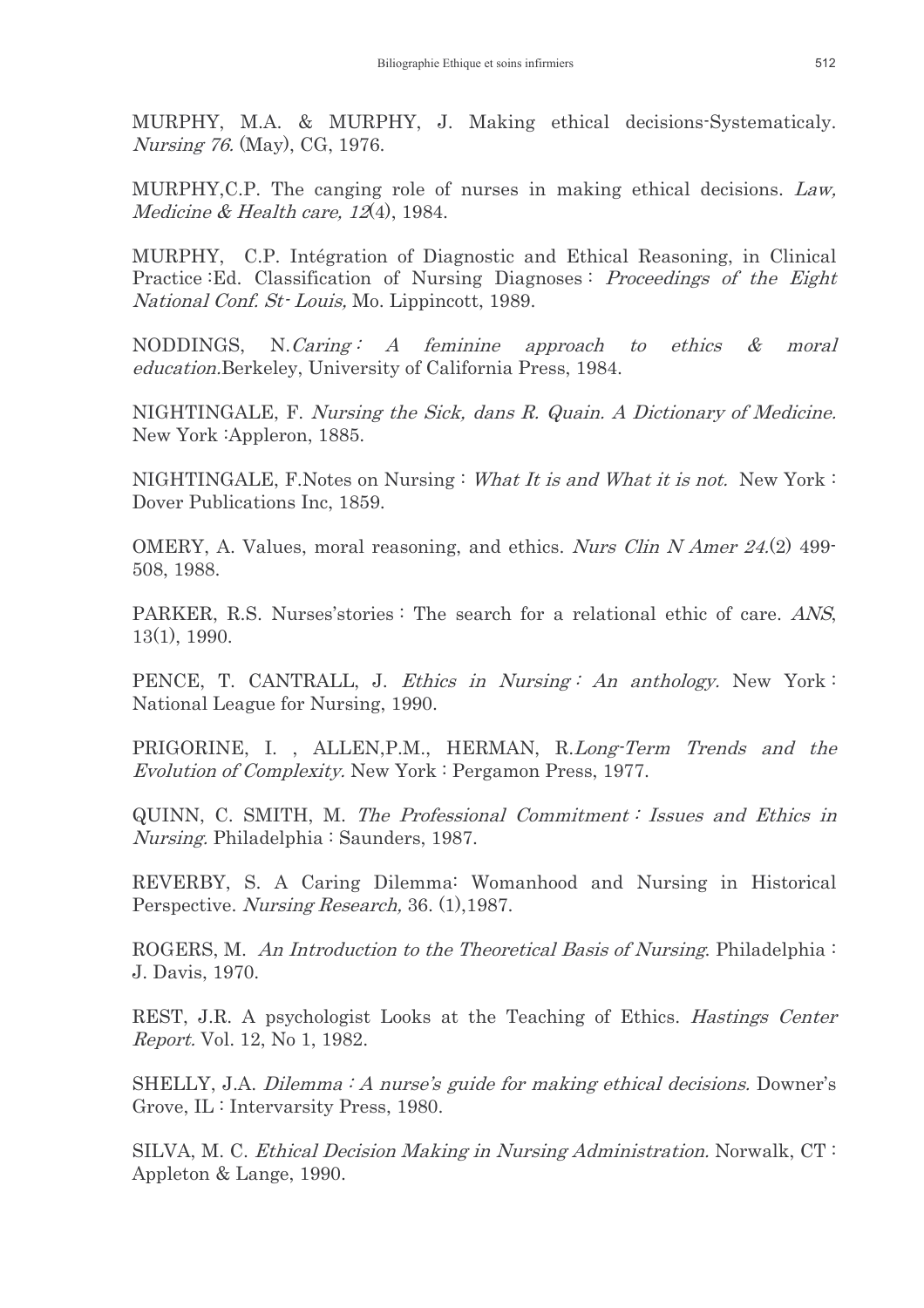SILVA, M.C. SORREL J.M. Research on Ethics in Nursing Education: An *integrative review and Critique.* New York: National League for Nursing Press, 1991.

STANLEY.Sr.T. Ethics as a component of the curriculum. Nurs & Hlth Care  $(1)$ 63-72, 1980.

STEIN, L.I. The doctor-nurses game. Arch Gen Psych, 16,1967.

STEIN, L. I. WATTS, D. T. HOWELL, T. The doctor-nurse game revisited. Nurs Outlook, 38 (6),1990.

STORCH, J.L. GRIENER, G. G. Ethies commitees in Canadian hospitals : Report of the 1990 pilot study, Gestion des soins de santé Forum,  $5(1)$ , 1992.

THOMPSON, I. MELIA, K. BOYD, K. Nursing Ethics. 2nd ed. New York: Churchill Livingstone, 1988.

THOMPSON, I. THOMPSON, H. Professionnal Ethics in Nursing. Malabar, FL: R.E. Krieger, 1990.

TOMLINSON, T. BRODY, H. Sounding board : Ethics and communication in donot-resuscitate orders. NEJJM, 318(1), 1988.

TOULMIN, S. The tyranny of principles. *Hastes Ctr Rep.* 11(6), 1981.

VAUGHAN, R. H. The actual incidence of moral problems in nursing:  $A$ preliminary study in empirical ethics. Washington, D.C. The Catholic University of America, 1935.

VEATCH, R. FRY, S. Casse Studies in Nursing Ethics. Philadelphia: J.B. Lippincott, 1987.

WATSON, J. RAY, M. The Ethics of Care and the Ethics of Cure: Synthesis in *Chronicity.* New York: National League for Nursing, 1988.

WATSON, J. Nursing: Human science and human care. Norwalk, CT: Appleton-Century-Crofts, 1985.

WATSON, J. Nursing: Human Science and Human Care. New York, National League of Nursing No 15-2236, 1988.

WATSON, J. Nursing: The Philosophy and Science of Caring. Boulder, Colorado. Associated University Press, 1985.

WILLIAMS, B. *Ethics and the limits of philosophy*. Cambridge: Harward University Press, 1985.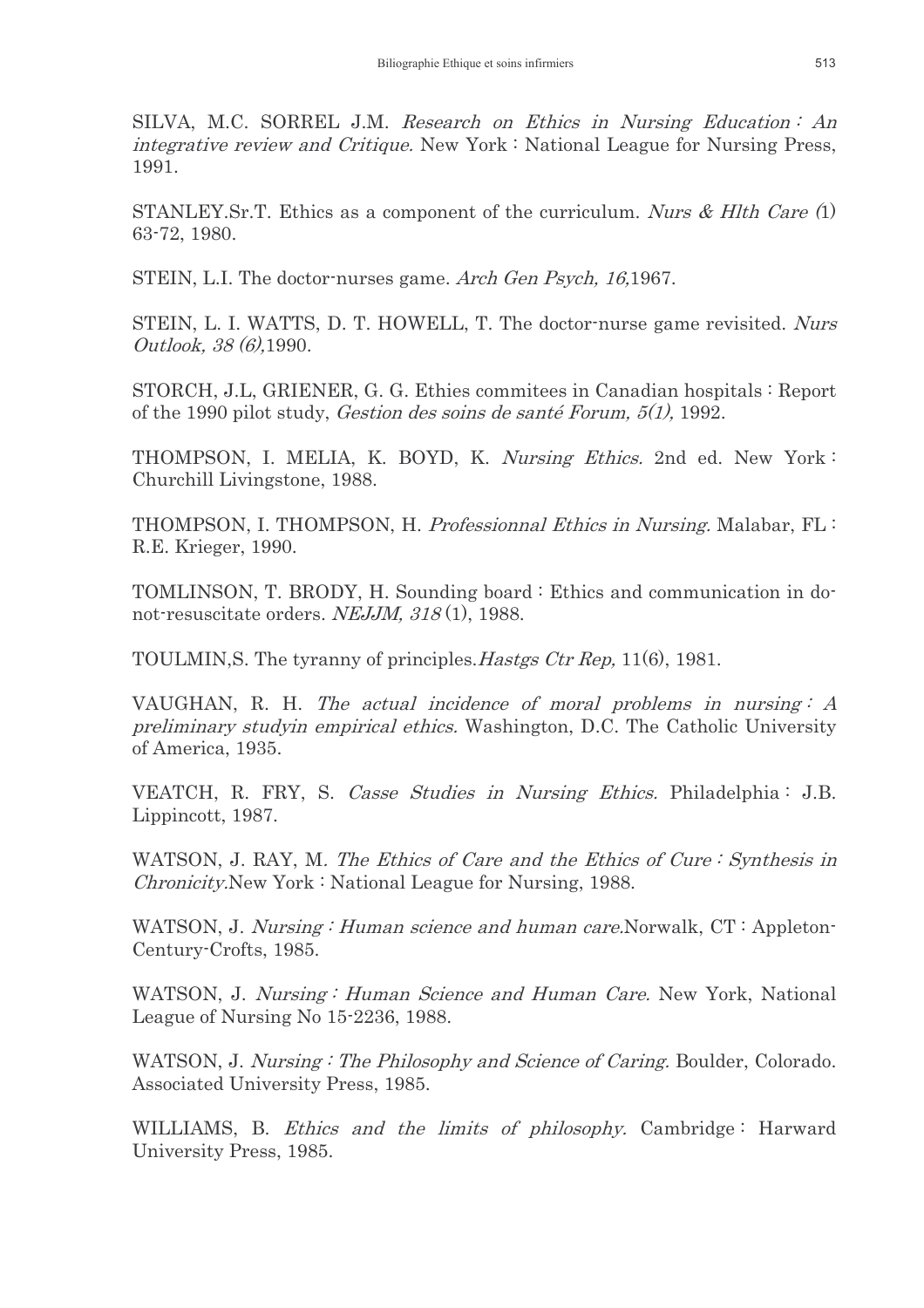WHITE, G. Ethical Dilemmas in Contemporary Nursing Practice. Washington, DC: American Nurses Publishing, 1992.

YEO, M. Concepts and Cases in Nursing Ethics. Peterborough, Ont. : Broadview Press, 1991.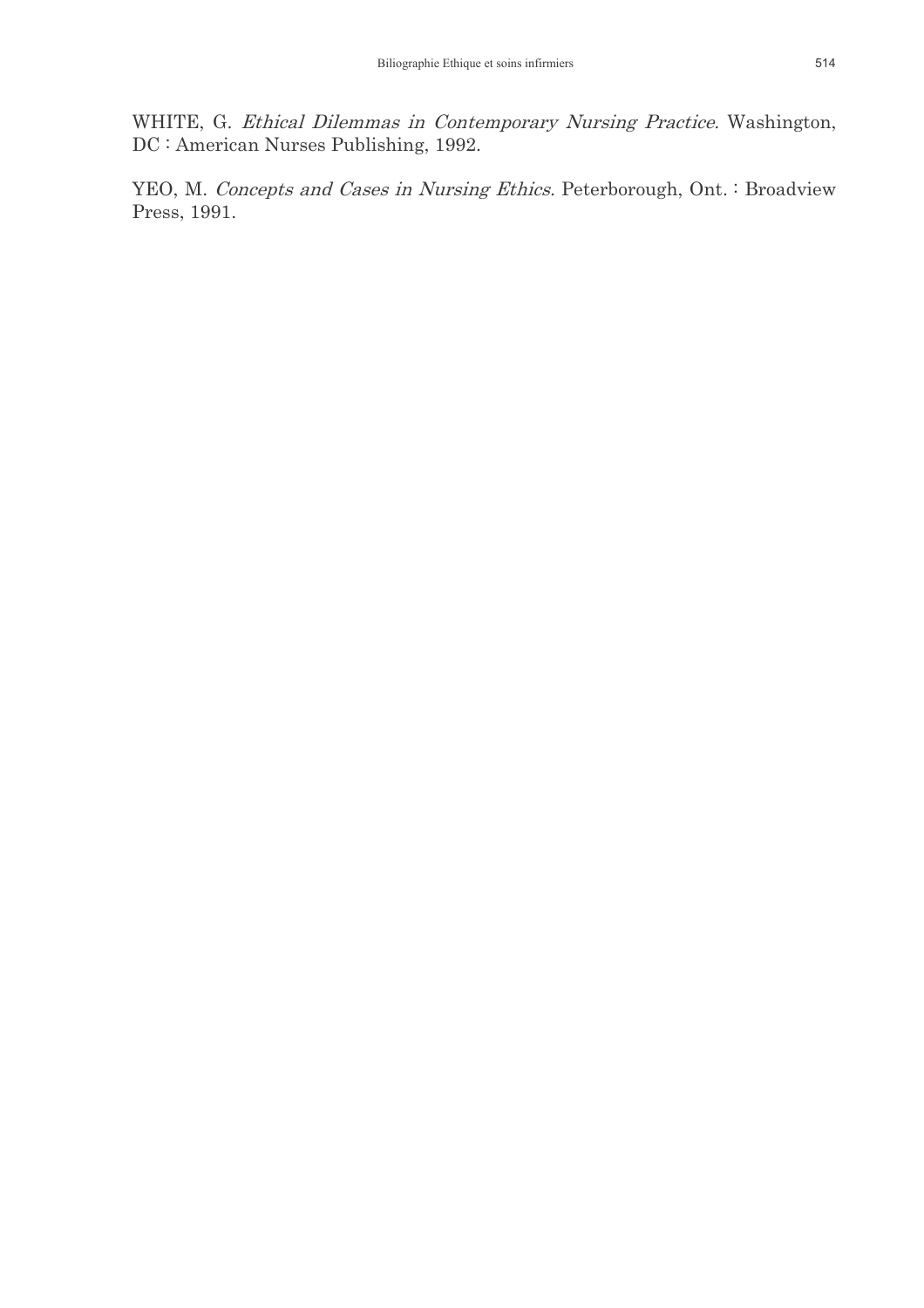## PHILOSOPHIE MORALE

APEL, K. O. L'éthique à l'âge de la science. Paris : PUF, 1989.

ARISTOTE, *Ethique de Nicomaque*. Paris : Ed. Flammarion, 1992.

BACHELARD, G. La formation de l'esprit scientifique, contribution à une psychinalyse de la connaissance objective, Paris : Vrin Bibliothèque des textes philosophiques, 1986.

COMTE-SPONVILLE, A. *Valeur et vérité. Etudes cyniques*. Paris: PUF, 1994.

COMTE-SPONVILLE, A. Petit traité des grandes vertus. Paris : PUF, 1995.

DAULL, F. Souffrance et mort : Le point de vue du christianisme. Conférence Centre de Bio-Ethique, avril 1996.

DEMAISON, M. L'éthique et la morale. Centre Bio-Ethique, Université Catholique de Lyon, Conférence, février 1991.

DEMAISON, M. Consentir aux soins. Centre Bio-Ethique, Université catholique de Lyon, Revue Laennec, décembre 1991.

DEMAISON, M. L'éthique et la morale. Conférence, Centre de Bio-Ethique, 1993.

DEMAISON, M. D'une éthique des valeurs au jugement de valeur. Conférence, Centre de Bio-Ethique, mars 1995 et février 1996.

DURKHEIM, E. L'éducation morale. Paris : PUF, 1992.

FAVRE, D. E. Culpabilité et responsabilité. Conférence, Centre de Bio-Ethique, 1992.

**GIRE** P. Ethique et métaphysique : la question du fondement. Conférence Centre de Bio-Ethique, Université Catholique, février 1993.

HABERMAS, J. Théorie de l'agir communicationnel. Paris : Ed. Fayard, 1994.

HABERMAS, J. De l'éthique de la discussion. Paris : Ed. Cerf, 1991.

HABERMAS, J. Morale et communication. Conscience morale et activité communicationnelle. Paris : Ed. Cerf, 1991.

HEGEL. Principes de *philosophie du droit*. Paris : Ed. PUF, 1998.

HUME, D. A treatise of human nature. L.A. Selby-Bigge & P.H. Nidditch, Oxford: Clarendon Press, 1978.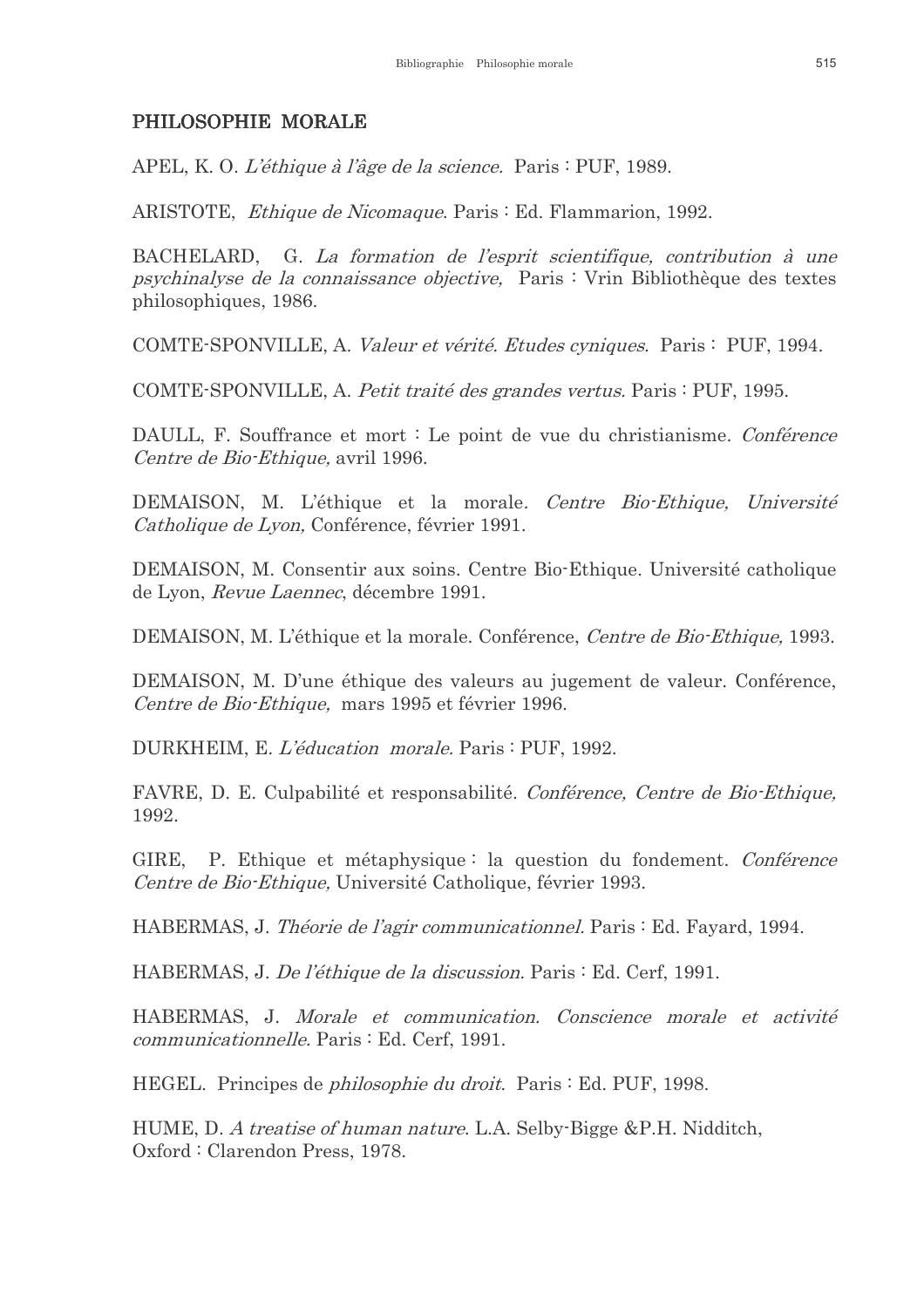JONAS, H. Le principe responsabilité, une éthique pour la civilisation technologique. traduction de J. Greisch, Paris: Le Cerf, 1990.

KANT, Métaphysique des moeurs, 1er volume, Fondation de la métaphysique des mœurs. Paris : Ed. Flammarion, 1994.

KANT, Fondements de la métaphysique des mœurs. Paris : Delagrave, 1979.

LEVINAS, E. Ethique et infini, Dialogue avec Philippe Nemo, Fayard, 1982.

LEVINAS, E. Totalité et infini. Biblio essais, 1971.

LEVINAS, E. Entre nous. Grasset, 1991.

MALHERBE, J.F. Pour une éthique de la médecine. Paris : Larousse, 1987.

MOREAU, P. La loi entre la morale et le droit. Conférence Centre Bio-Ethique, janvier, 1995.

MORIN, E. Introduction à la pensée complexe. Paris : Ed. ESF, 1991,

MOUNIER, E. Le personnalisme. Paris : Ed. PUF, Que Sais-Je, 1985.

NIETZSCHE, F. Généalogie de la morale. Paris : Ed. Gallimard, 1987.

RAWLS, J. Théorie de la justice. Paris : Seuil, 1987.

RICOEUR, P. Ethique et morale. Paris : 1989.

RICOEUR, P. Morale, éthique et politique. *Revue Pouvoirs*, No 6, 1993.

RICOEUR, P. Soi-même comme un autre. Paris : Ed. Seuil, 1990.

SARTRE, J.P. L'existentialisme est un humanisme. Paris: Ed. Gallimard (Folio Essais) 1996.

STRAWSON, P. F. Freedom and resentment. New York: Methuen Inc., 1974.

VALADIER, P. Eloge de la conscience. Paris : Ed. Seuil, 1994.

WUNENBURGER, J. J. *Questions d'éthiques*. Paris : Ed. PUF, 1993.

WEBER, M. Le savant et la politique. Paris : Ed. Plon. 1959, rééd. 1963.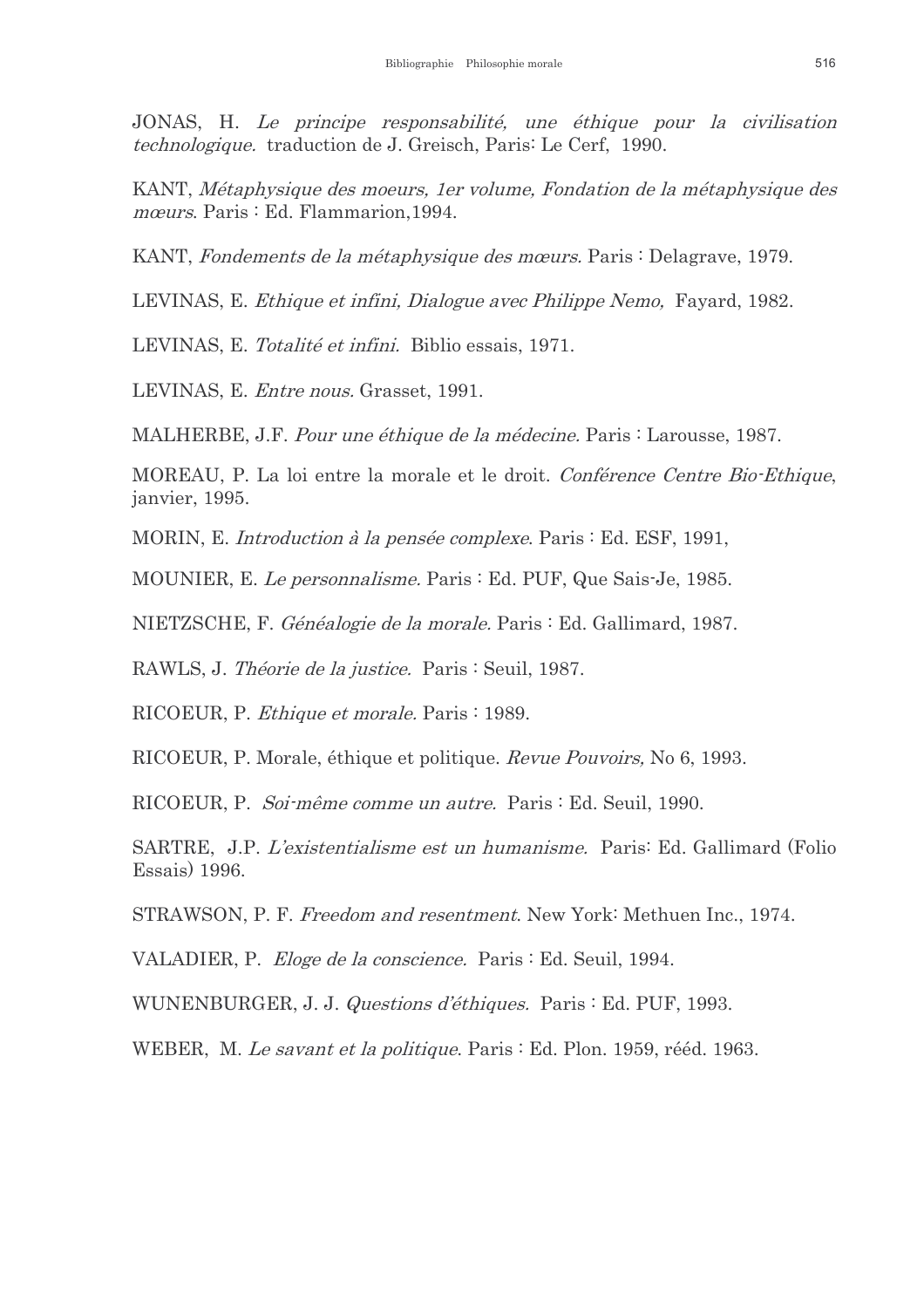#### PEDAGOGIE ET CONSTRUCTION DES SAVOIRS

ABRAHAM, A. Le monde intérieur des enseignants. Paris : Ed. Epi, 1972.

ALTET, M. Les pédagogies de l'apprentissage. Paris : Ed. PUF, Col. Pédagogues et pédagogies, 1996.

ALTET, M. La formation professionnelle des enseignants. Paris : Ed. PUF, 1994.

ARDOINO, J. L'approche mutiréférentielle plurielle des situations éducatives et formatives. Pratiques de formation. Avril, 1993.

ARDOINO, J., LOURAU, R. Les pédagogies institutionnelles. Paris : Ed. PUF, 1994.

ARGYRIS, C. Savoir pour agir. Paris : InterEditions, 1995.

ARGYRIS, PUTMAN, MACLAIN SMITH. Action Science. San Francisco: Jossey BassPublishers, 1987.

ASTOLFI, J.P. *Vers une pédagogie constructiviste*. Se former, pratiques et apprentissages de l'éducation. Paris : Ed. Voies Livres, Bimestriel, No 49, février 1995.

AUBERT, J., GILBERT, P., PIGEYRE, F., Savoir et pouvoir. Les compétences en questions. Paris : Ed. PUF, 1993.

BACHELARD, G. La formation de l'esprit scientifique. Paris : Ed. Vrin, 1972.

BEAUJOLIN, F. Former en transformant, transformer en formant. Revue *Education Permanente*, 140, 1999.

BENNER, P. De novice à expert. Paris : Inter Editions, 1995.

BERT, C. L'effet pygmalion : Mythe ou réalité ? Revue Sciences Humaines, No 86, août/septembre 1998.

BLANCHARD-LAVILLE,  $C_{\cdot}$ L'analyse FABLET, D.  $des$ pratiques *professionnelles.* Paris : Ed. L'Harmattan, 1996.

BOURDIEU, P. Raisons pratiques sur la théorie de l'action. Paris : Ed. Seuil, 1994.

BOURDIEU, P. La misère du monde. Paris : Ed. Seuil, 1993.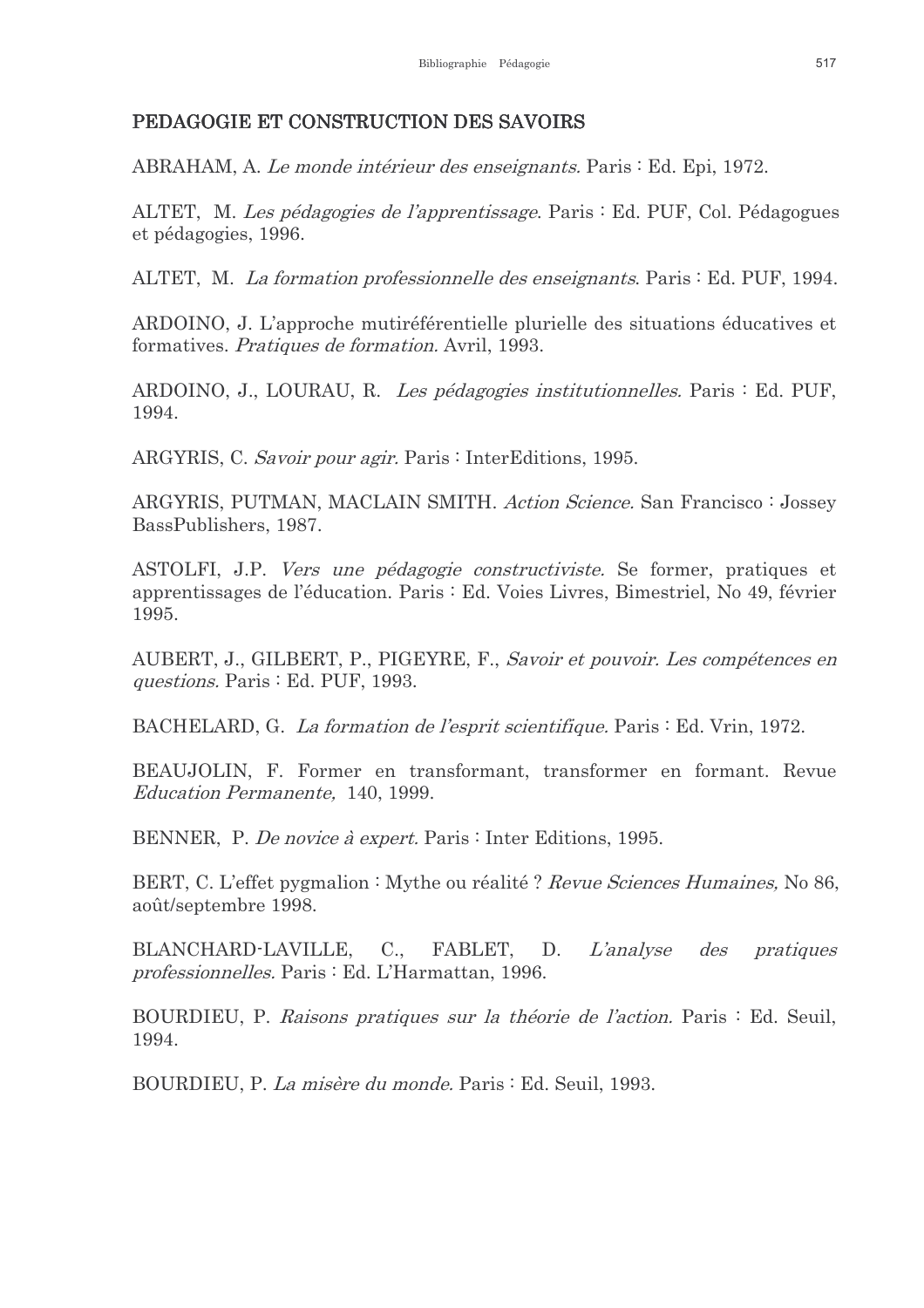BOUTINET, J.P. Du bon usage du projet. SE FORMER, pratiques et apprentissages de l'éducation. Paris : Ed. Voies livres, Bimestriel, No 56, décembre 1995.

BOUTINET, J.P. Formation professionnelle entre pratique et expertise. Revue Soins Formation Pédagogie Encadrement, No 22, 1997.

CHALVIN, M.J. Deux cerveaux pour la classe. Paris : Ed. Nathan, 1996.

CHARTIER, D., LERBET, G. La formation par production de savoirs. Paris : Ed. L'Harmattan, 1993.

CHARLOT, B. L'alternance : formes traditionnelles et logiques nouvelles. Revue Education Permanente. No 115, 1993.

CHENAIS, M.F. Vers l'autonomie, l'accompagnement des apprentissages. Paris: Ed. Hachette, 1998.

CIFALI, M. Le lien éducatif, contre-jour psychanalytique. Paris : PUF, 1994.

DEFELIX, C. Une classification pour gérer les compétences ? Un difficile mariage de l'individu et de l'organisation. *Gérer et comprendre. Annales des mines*, Juin 1999.

DE KETELE, J.M. Observer les situations éducatives. Paris : Ed. PUF, 1989.

DEROCHE, L., THOMAS, G., LICHTENBERGER, Y. Compétences de service, socialisation et professionnalisation. Revue Education Permanente, No 141, 1999.

DESMARAIS, D., PILON, J.M. Pratiques des histoires de vie. Au carrefour de la formation, de la recherche et de l'intervention. Paris : L'Harmattan, 1996.

DOMINICE, P. L'histoire de vie comme processus de formation. Paris : Ed. l'Harmattan, 1992.

FABRE, M. Penser la formation. Paris : PUF, Col. Educateur, 1994.

FABRE, M. Bachelard éducateur. Paris : PUF, Col. Educateur, 1995.

FERRY, G. Le trajet de formation. Ed. Dunod, 1983.

FERRY, G. & Coll. Conscience éthique et pratiques professionnelles. Institut National de Recherche Pédagogique, No 24, 1997.

FRANCOIS, P.H. Sentiment d'efficacité et compétences : une approche sociale cognitive. Revue Education Permanente, No 135, 1998.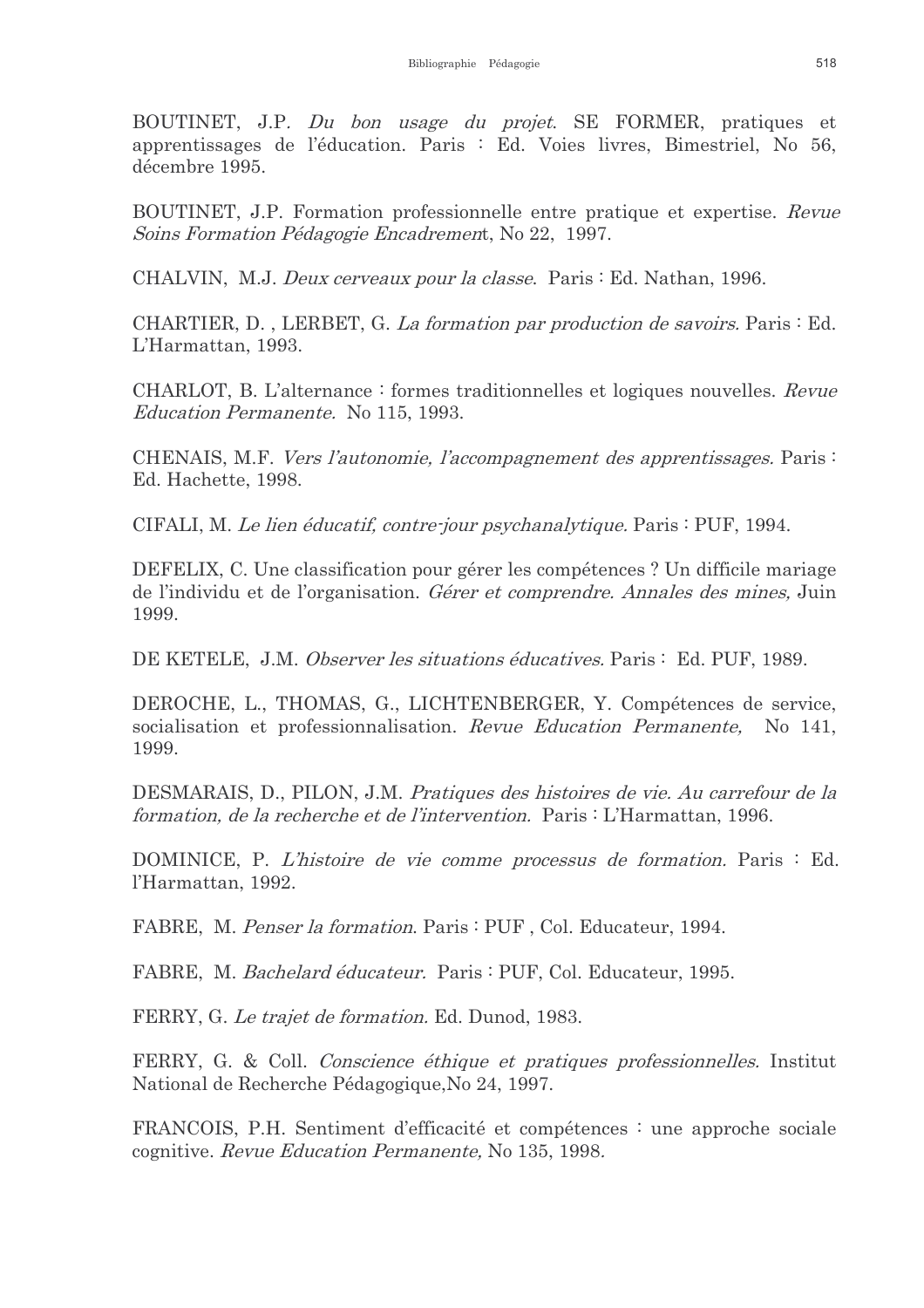GALVANI, P. Quête de sens et formation. Anthropologie du blason et de l'autoformation. Paris : Ed. L'Harmattan, 1997.

GILLET, P. Pour une pédagogie ou l'enseignant-praticien. Paris : Ed. PUF, 1987.

GILLET, P. Pour une écologie du concept de compétence. Education Permanente. No 135, 1998.

GIORDAN, A. Comment dépasser les modèles constructivistes ? ou l'utilisation pédagogique des concesptions des apprenants. SE FORMER, pratiques et apprentissages de l'éducation. Paris : Ed. Voies livres. Bimestriel, No 65, février 1997.

HADJI, C. Penser et agir l'éducation, Paris : Ed. ESF, 1992.

IMBERT, F. Pour une praxis pédagogique. Paris : Ed. Vigneux : Matrice, 1995.

JOBERT, G. Les formateurs et le travail. Chronique d'une relation malheureuse. Revue Education Permanente, No 116, 1993.

JOBERT, G. Processus de professionnalisation et production du savoir. Revue *Education Permanente*, No 80, 1985.

JOBERT, G. La professionnalisation des formateurs. Approche sociologique. Revue Actualité de la formation permanente, No 103, 1989.

JOVIC, L. L'expertise. Revue Soins Formation Pédagogie Encadrement, No 22, 1997.

LE BOTERF, G. De la compétence à la navigation professionnelle. Paris : Ed. d'Organisation, 1997.

LE BOTERF, *De la compétence*. Paris : Ed. d'Organisation, 1996.

LE BOTERF, G. Evaluer les compétences, quels jugements ? quels critères ? quelles instances? Education Permanente, No 135, 1998.

LERBET-SERENI, F. Autonomie, contrôle et relation pédagogique. SE FORMER, pratiques et apprentissages de l'éducation. Paris : Ed. Voies Livres. Bimestriel, No 61, 1996.

LEVI-STRAUSS, C. La pensée sauvage. Paris : Ed. ESF, 1962.

LEVY-LEBOYER, C. La gestion des compétences. Ed. d'Organisation, 1996.

LORAUX, N. DEI, la compil, cas concrets officiels corrigés. Annales, Paris : Ed. Lamarre, 1998.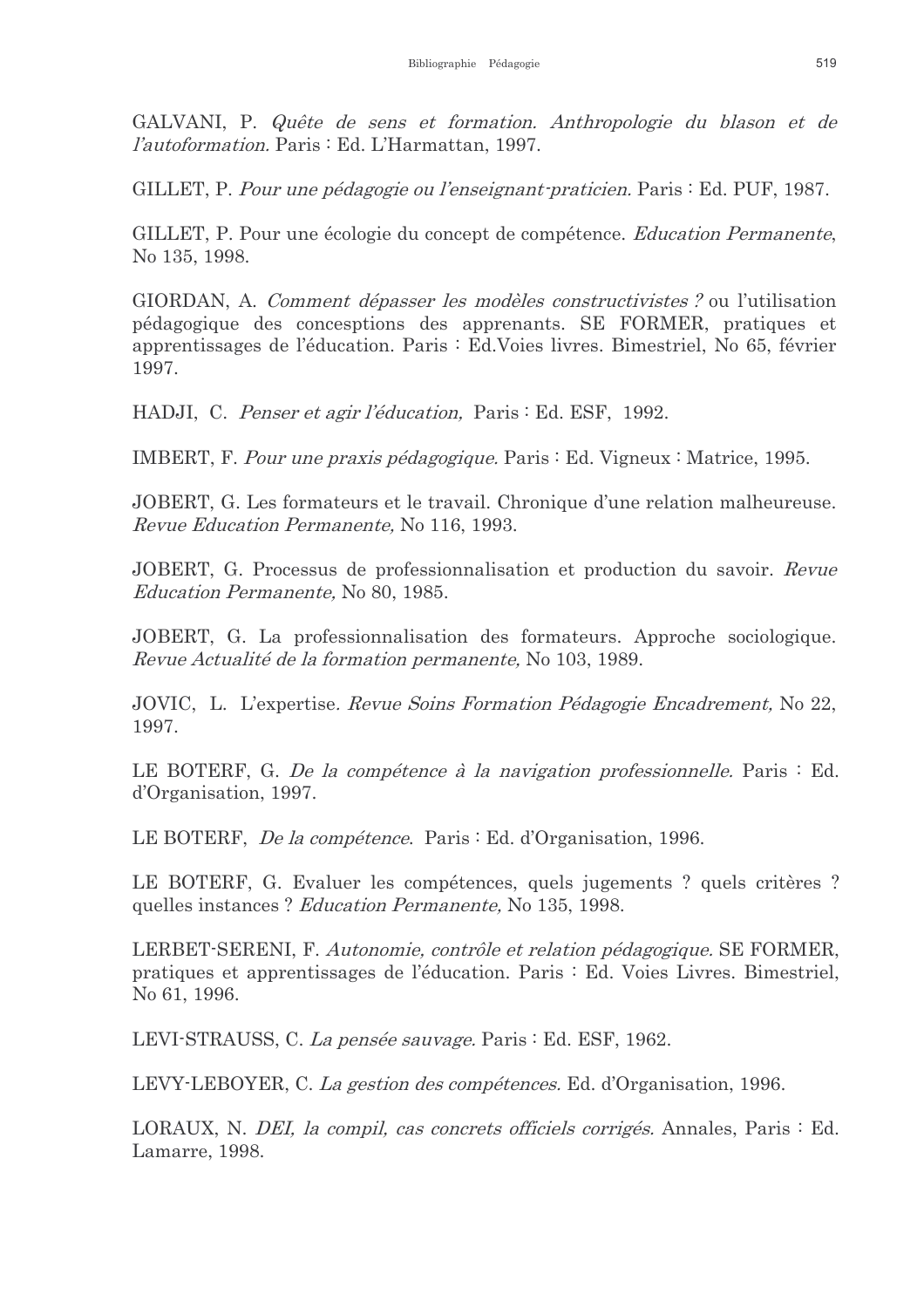MAYEN, P. Les écars de l'alternance comme espaces de développement des compétences. Revue Education Permanente, No 141, 1999.

MATEIS, H. Pour devenir expert de ses apprentissages. Revue Soins Formation Pédagogie Encadrement, No 22, 1997.

MEIRIEU, P. *Apprendre, oui... mais comment?* Paris : Ed. ESF, 1987.

MEIRIEU, P. Le choix d'éduquer. Paris : Ed. ESF, 1991.

MEIRIEU, P. La pédagogie entre le dire et le faire. Paris : Ed. ESF, 1995.

MICHEL, S. Sens et contresens des bilans de compétences. Ed. Liaisons, 1993.

MONCET-RUSSEL, M.C. Le savoir transmis en formation initiale. Revue Soins Formation Pédagogie Encadrement, No 26, 2ème trimestre, 1998.

MORALI, D. Culture, techniques et formation. Nancy: Ed. PUF, 1991.

NOT, L. *Diversité des approches scolaires du Savoir*. Toulouse : Ed. Universitaires du Sud. 1992.

PERRENOUD, P. La pédagogie à l'école de différences. Paris : Ed. ESF, 1994.

PERRENOUD, P. La formation des enseignants entre théorie et pratique. Paris: Ed. l'Harmattan, 1994.

PERRENOUD, P. Gestion de l'imprévu, analyse de l'action et construction de compétences. Revue Education Permanente, No. 140, 1999.

PELPEL, P. Les stages de formation. Paris : Ed. Bordas, 1989.

PELPEL, P. Se former pour enseigner. Paris : Ed. Bordas, 1986.

PILET, C. Former l'étudiant à donner du sens à sa pratique. Revue Soins Formation Pédagogie Encadrement, No 23, 1997.

POSTIC, M. Observation et formation d'enseignants. Paris : Ed. PUF, 1977.

POSTIC, M. La relation éducative. Paris : Ed. PUF, 1979.

REINBOLT, BEILLOTIN, Gérer la compétence dans l'entreprise. Paris : Ed. Harmatan Changement, Janvier 1998.

ROCHE, J. Que faut-il entendre par professionnalisation? Revue Education Permanente, No 140, 1999.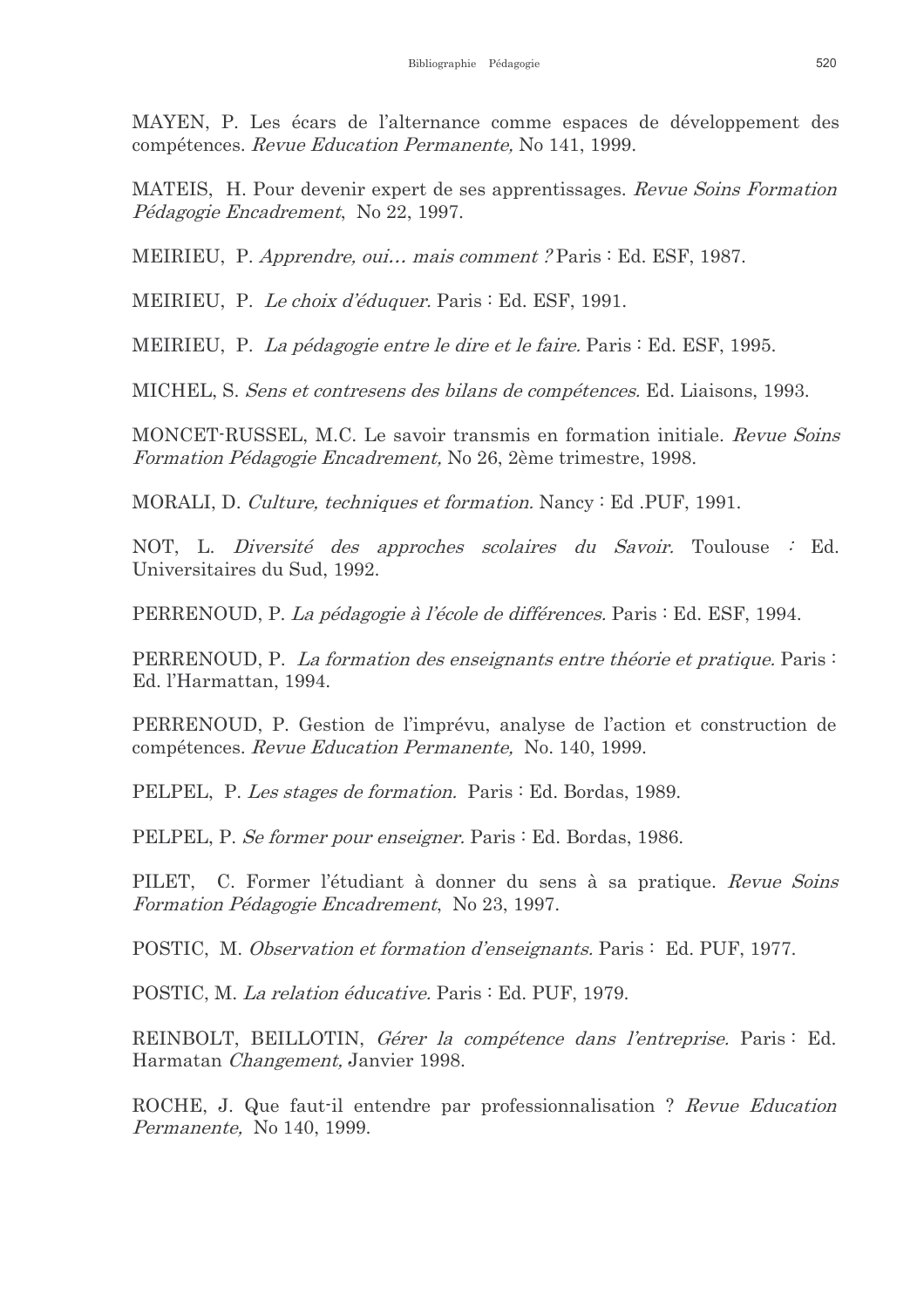ROCHE, J. La dialectique qualification-compétence : état de la question. Revue Education Permanente, No 141, 1999.

REY, B. Les compétences transversales en question. Paris : Ed. ESF, 1996.

SCHON, D. Le praticien réflexif. A la recherche du savoir caché dans l'agir *professionnel.* Montréal : Les Editions Logiques, 1994.

SCHON, D. Le tournant réflexif. Pratiques éducatives et études de cas. Montréal : Les Editions. Logiques, 1996.

STROOBANT, M. Savoir-faire et compétences au travail. Ed de l'Université de Bruxelles, 1993.

SULZER, E. Objectiver les compétences d'interaction. Revue Education Permanente, No 140, 1999.

TOCHON, F.V. L'enseignant expert. Paris : Ed. Nathan Pédagogie, 1993.

TOUPIN, L. De la formation au métier. Savoir transférer ses connaissances dans *l'action.* Paris : Ed. ESF. 1995.

TOUPIN, L. La compétence comme matière, énergie et sens. Education Permanente, No 135, 1998.

VARELA, F. J. Quel savoir pour l'éthique ? Action, sagesse et cognition. Paris : Ed. La découverte, 1996.

VIAL, M. Le travail en projet. SE FORMER, pratiques et apprentissages de l'éducation. Paris : Ed. Voies livres, 1994.

VIAL, M. L'auto-évaluation dans la formation, entre l'auto-contrôle et l'auto*questionnement.* Ed. L'harmattan, 1994.

WITTORSKI, R. De la fabrication des compétences. Education Permanente No 135, 1998.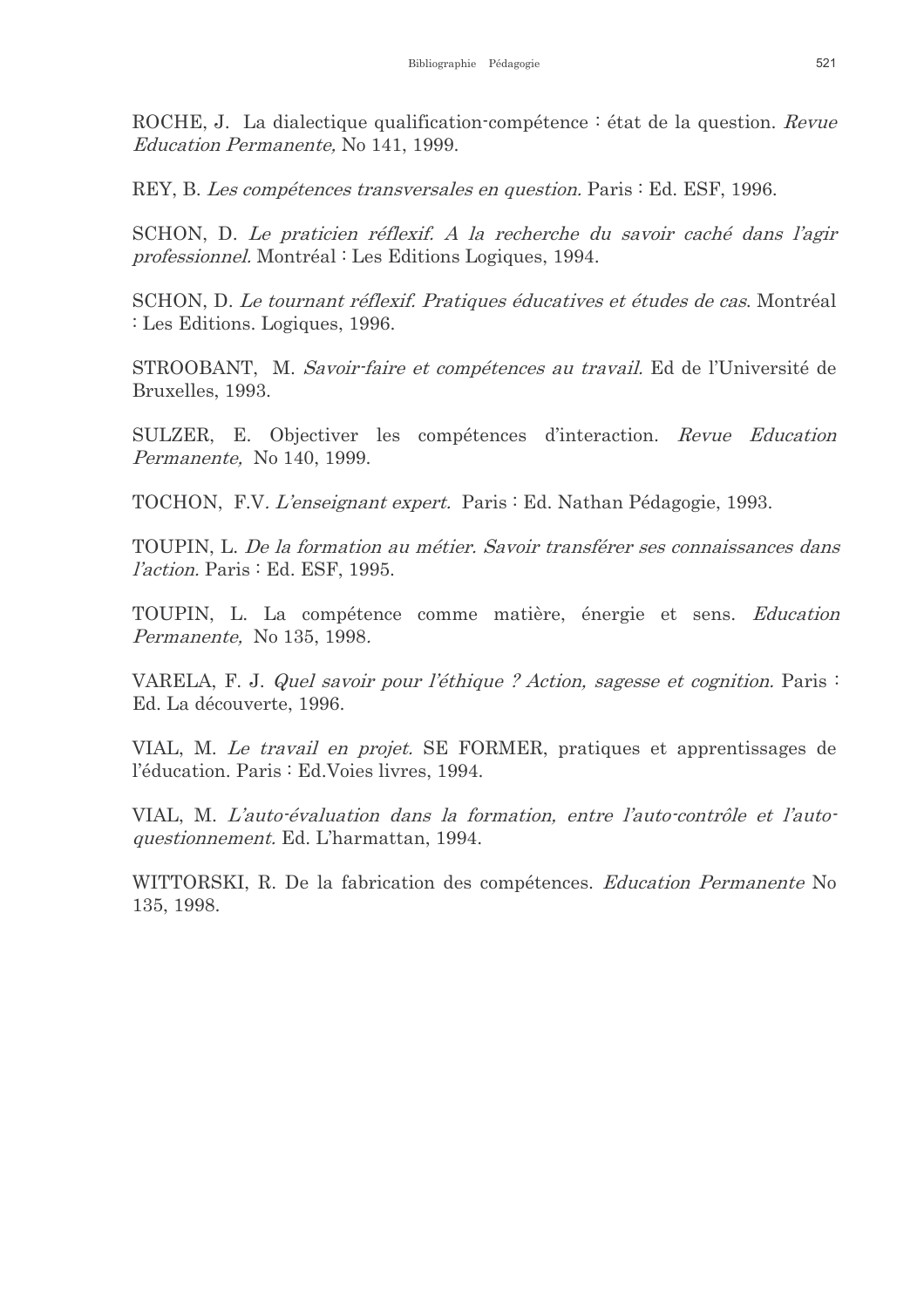## METHODOLOGIE DE LA RECHERCHE

DARRAS, E. (Professeur E.N.S.P Belgique) La recherche infirmière : pour qui? pour quoi? Colloque ANFIIDE, novembre 1995.

DARRAS. E. La recherche infirmière. Réflexion épistémologique  $et<sub>c</sub>$ méthodologique. Cahier du Grasi, No 18, 1996.

FORTIN, M. Introduction à la recherche. Montréal : Décarie, 1988.

FORTIN, F. (Professeur Faculté des Sciences Infirmières, Université Montréal.) Sciences infirmières et recherche. Recherche en soins infirmiers, No 47, décembre 1996.

GHIGLIONE, R. Méthodologie. A propos d'analyses de contenus, Revue *Recherche en soins infirmiers*, No 50, septembre 1997.

HUBERMAN, M. Analyse des données qualitatives, Recueil de nouvelles méthodes. Bruxelles : Ed. DeBoeck, 1991.

INTERNATIONAL COUNCIL OF NURSES. Guide pratique de la recherche en soins infirmiers. Ed. William L. Holzemer, 1998.

**INTERNATIONAL** COUNCIL OF NURSES, Directives déontologiques applicables à la recherche en soins infirmiers. Genève : CII, 1996.

MAGNON, R. Comité d'experts restreint sur la recherche infirmière, Conseil de l'Europe France : novembre 1993.

MAGNON, R. Une recommandation du Conseil de l'Europe, pour développer et promouvoir la recherche infirmière. Revue Recherche en soins infirmiers, No 47, décembre 1996.

MUCCHIELLI, A. Les méthodes qualitatives. Paris : PUF, 1991.

MUCCHIELLI, A. (Professeur Université Montpellier III), Méthodologie d'une recherche qualitative en soins infirmiers, Revue Recherche en soins infirmiers, No 50, septembre, 1997.

MUCCHIELLI, A. Dictionnaire des méthodes qualitatives en sciences humaines et sociales. Paris : Armand Colin/Masson, 1996.

PAILLE, P. (Professeur Université Sherbrooke) La recherche qualitative. Revue *Recherche en soins infirmiers.* No 50, septembre, 1997.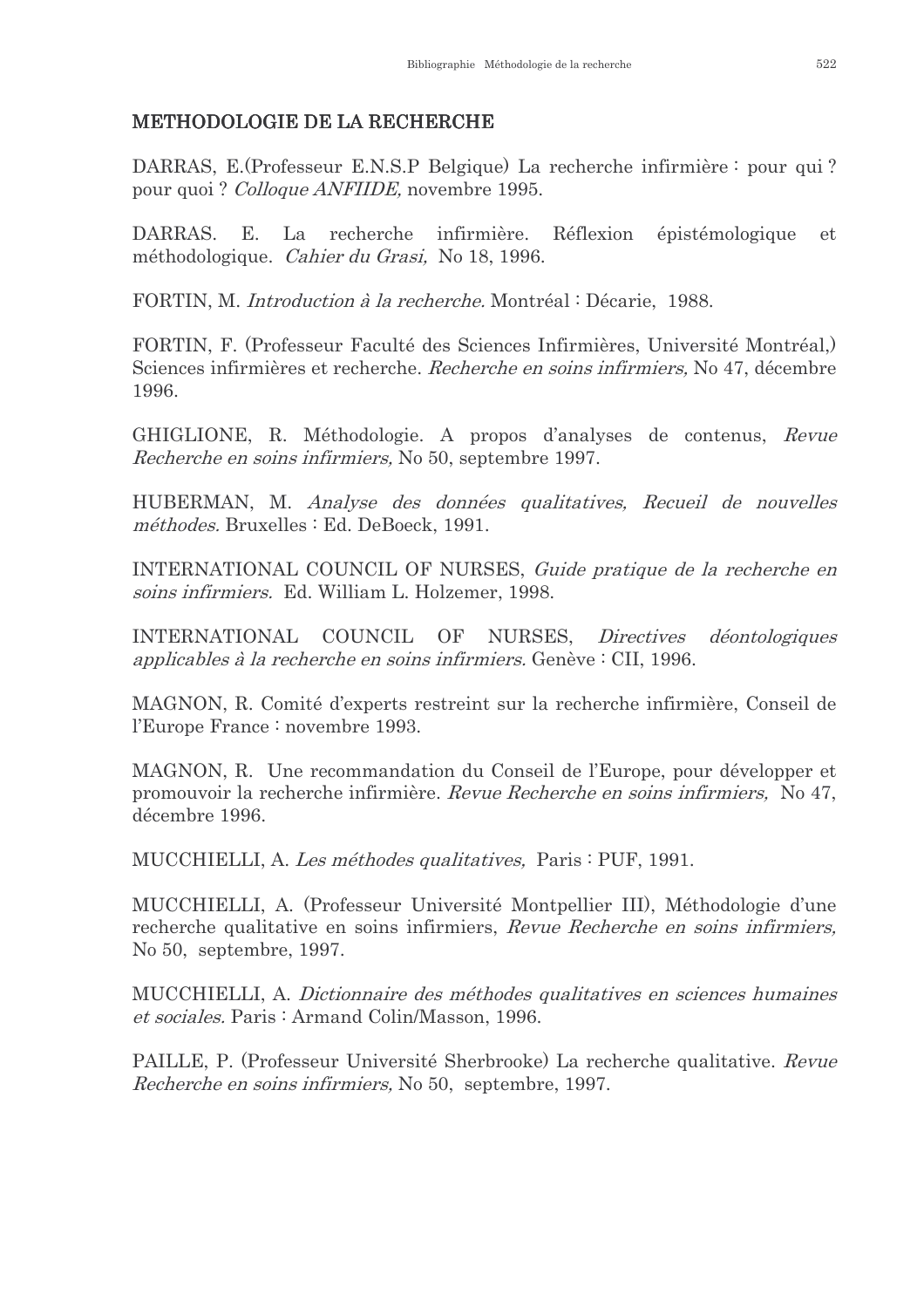POURTOIS, J.P., DESMET, H., LAHAAWE, W. L'élaboration des données qualitatives en sciences humaines. Revue Recherche en soins infirmiers, No 50, septembre 1997.

RICHARD, J.F(CNRS) Méthodologie, la résolution de problèmes. Revue Recherche en soins infirmiers, No 50, septembre 1997.

ROUQUETTE, M.L. (Professeur Université de Montpelllier) La notion de variables dans le cadre expérimental. Revue Recherche en soins infirmiers, No 50, septembre 1997.

SINGLY, F. L'enquête et ses méthodes : Le questionnaire. Paris : Ed. Nathan, 1992.

VAN CAMPENHOUDT, L. (professeur Université Catholique de Louvain), Méthodologie, la question de recherche. Revue Recherche en soins infirmiers, No 50, septembre 1997.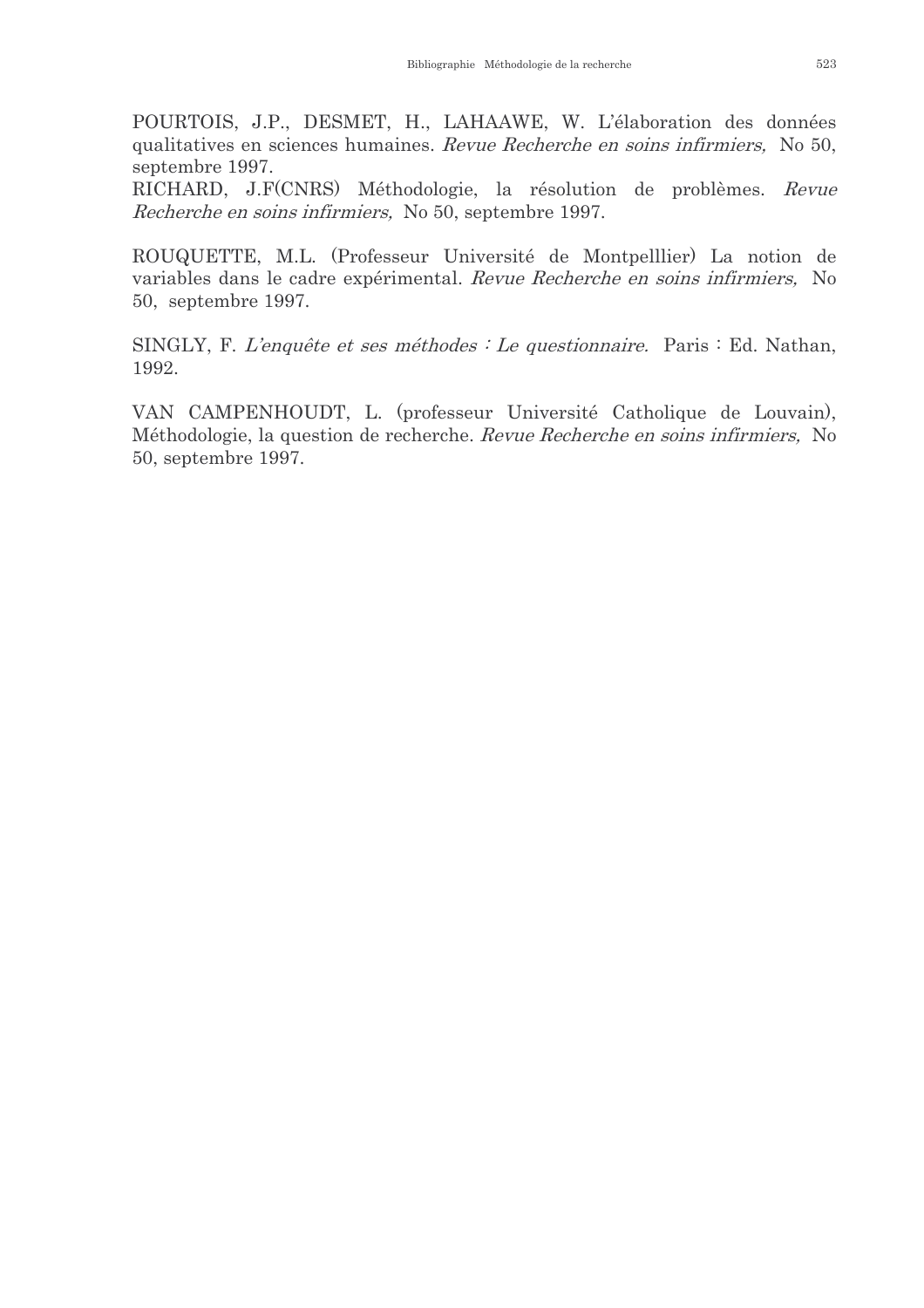# **TEXTES JURIDIQUES DE REFERENCE**

## **CHARTRES**

#### Chartre européenne du malade usager de l'hôpital.

Comité hospitalier de la Communauté économique européenne, Luxembourg, mai 1979.

#### Chartre de l'enfant hospitalisé.

Rédigée par les associations européennes de EACH, Pays-Bas 1988.

#### Chartre du patient hospitalisé

Annexée à la circulaire ministérielle No 95-22 du 6 mai 1995.

#### Chartre des droits et libertés de la personne âgée dépendante.

Fondation nationale de gérontologie, Ministère du Travail et des Affaires sociales, 1996.

Charte européenne des personnes âgées en institution. France EDE (Association Européenne des directeurs)

#### Autres types de chartes:

Charte des droits et libertés de la personne âgée, Paris : Hôpital Broca, service P. Florette.

**Charte de l'ACPPA** (Accueil et confort pour personnes âgées)

Charte des droits et libertés de la personne âgée. Québec : Résidence Yvon **Brunet** 

Charte des droits et libertés de la personne âgée dépendante. Paris: Fondation nationale de gérontologie

Charte du Bien-être, Marseille, La Chaîne Verte.

## Charte des droits de l'affirmation de soi

Traduit par Pôlet-Masset de M.J. Smith.

#### **DECRETS**

No 93-221 du 16 février 1993. relatif aux règles professionnelles des infirmiers et des infirmières. Paru au JO du 18 février 1993.

No 95-1000 du 6 septembree 1995. portant Code de déontologie médicale Paru au JO du 8 septembre 1995.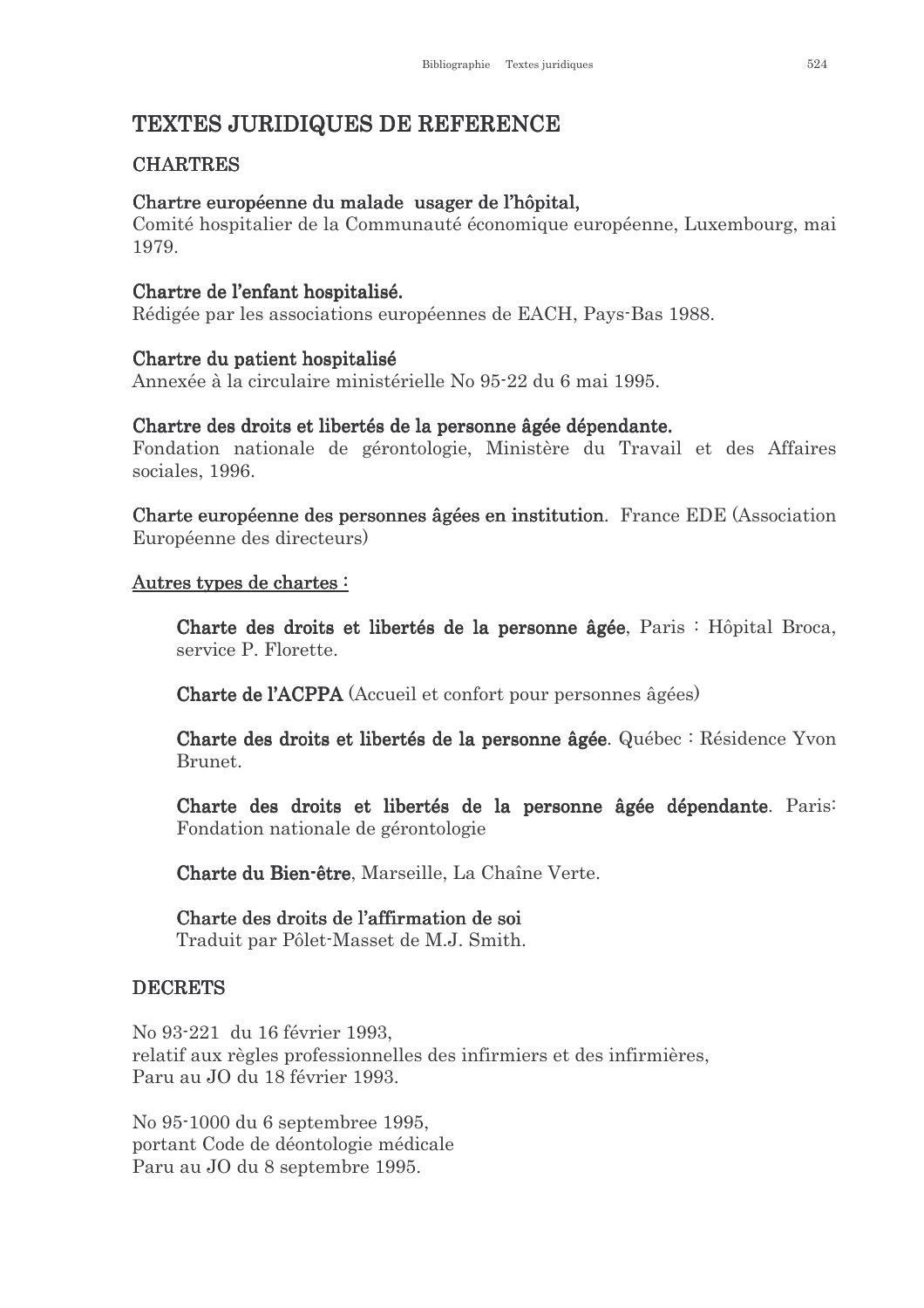# **LES CODES**

Code de Nuremberg 1947.

Code international d'éthique médicale européenne. 1987.

Code de l'infirmière 1989.

Principes déontologiques appliqués aux soins infirmiers. Adolpté en 1953 par le CII, réadapté en 1973 par le Conseil International des Infirmières, revu et réadapté par le Conseil des représentantes nationales en 1989.

# Code de déontologie médicale 1995.

## **CONVENTIONS**

Convention de sauvegarde des droits de l'homme et des libertés fondamentales, 1950. Conseil de l'Europe

Convention internationale sur les droits de l'enfant 1990.

Assemblée générale des Nations Unies

Convention pour la protection des droits de l'homme et de la dignité de l'être humain à l'égard des applications de la biologie et de la médecine. 1996. Convention sur les droits de l'homme, Conseil de l'Europe.

# **DECLARATIONS**

Déclaration de Genève 1924. Comité de protection de l'enfance. Société des Nations.

Déclaration universelle des droits de l'homme 1948. Assemblée générale de l'ONU.

Déclaration des droits de l'enfant 1959. Assemblée générale des Nations Unies

Déclaration de Tokyo dite Helsinki II 1975.

Déclaration de Lisbonne 1981. Assemblée Médicale Mondiale

Déclaration universelle des drois des malades du Sida et des séropositifs 1987. AIDES et médecins du monde

Déclaration sur la promotion des droits des patients en Europe 1994. OMS, Bureau régional de l'Europe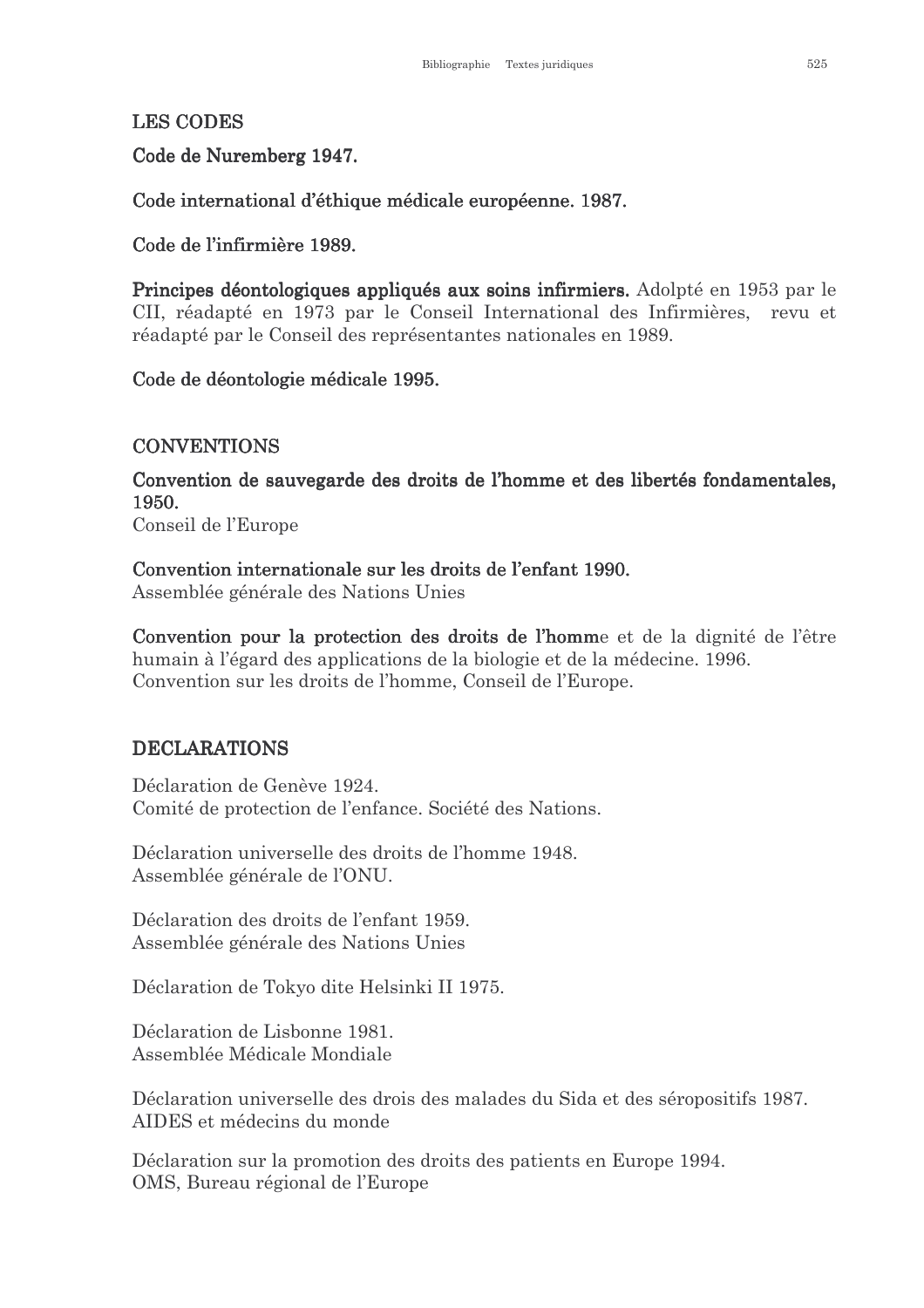## **DIRECTIVES**

Directives internationales proposées pour la recherche biomédicale impliquant des sujets humains

Projet conjoint OMS et Conseil des organisations internationales des sciences médicales.

# **LES LOIS**

No 75-17, relatif à l'interruption volontaire de la grosesse, du 17 janvier 1975.

No 79-1204, relative à l'interruption volontaire de la grossesse, du 31 décembre 1979.

No 88-1138, relative à la protection des personnes qui se prêtent à des recherches biomédicales, du 20 décembre 1988.

No 90.86, portant diverses dispositions relatives à la Sécurité sociale et à la santé, du 23 janvier 1990.

No 90.527, relative aux droits et à la protection des personnes hospitalisées en raison de troubles mentaux et à leurs conditions d'hospitalisation, du 27 juin 1990.

No 91.748, portant sur la réforme hospitalière, du 31 juillet 1991.

No 94.653, relative au respect du corps humain, du 29 juillet 1994.

No 94.654, relative au don et à l'utilisation des éléments et produits du corps humain, à l'assistance médicale, à la procréation et au diagnostic prénatal, du 29 juillet 1994.

# **LES CIRCULAIRES**

No 83.24, du 1er août 1983, relative à l'hospitalisation des enfants.

DGS/3D, relative à l'organisation des soins et à l'accompagnement des malades en phase terminale, du 26 août 1986.

DH7DGS No 684 bis, relative au dépistage du virus de l'immmunodéficience humaine auprès des malades hospitalisés, du 28 octobre 1987.

DGS7DH No132, relative à l'amélioration des conditions d'hospitalisation des adolescents, du 16 mars 1988.